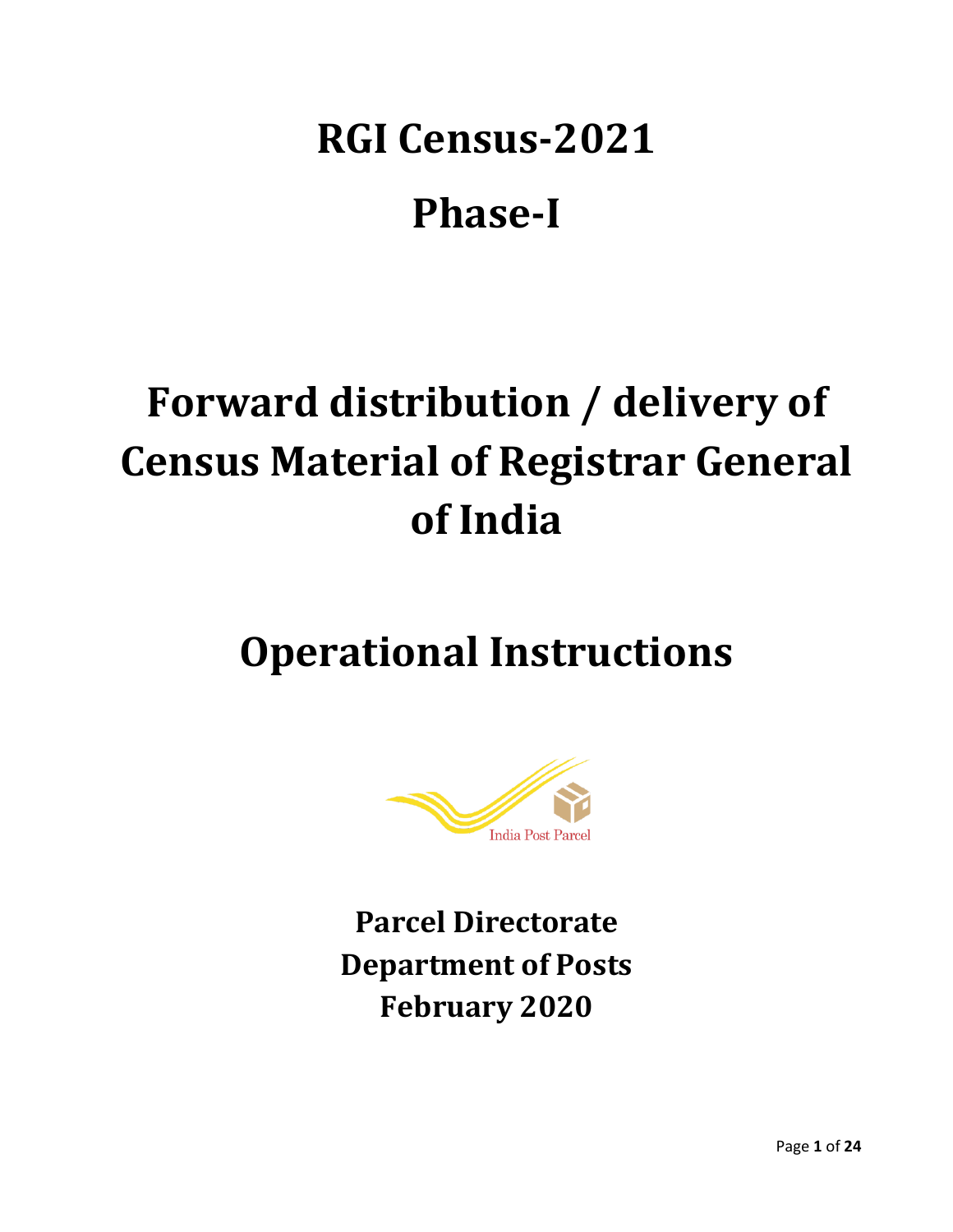## **1. General**

#### **Highlights of Entire Project**:

- 1.1 The complete exercise has to be undertaken in three phases with tentative timelines as follows:
- (i) **Pre-Test phase**: Around 3500 parcels (schedules and instruction manuals) have been dispatched from two printing presses to 90 selected locations covering all States/UTs during July-Aug 2019. Return collection and delivery completed in Sep-October, 2019.
- (ii) **Phase I:** Booking, transport and delivery of Census material in parcels from different locations to DCOs and around 13,000 Charge Offices across the country (Feb- April, 2020). Return distribution to identified DCOs/Data Centres of RGI in the respective/nearby States (June-Aug. 2020).
- (iii) **Phase II**: Booking, transport, delivery and return of Census material (Dec-. 2020- Jan. 2021).

Considering the importance of the project, DoP shall make special arrangements to ensure timely & safe delivery of RGI Phase I and Phase II material through- Speed Post Parcel and Business Parcel. Every point of operations will be supervised by a responsible officer to ensure safe and secure delivery.

- 1.2 In respect of onward distribution as well as return booking, the current applicable tariff of the Department will apply. Delhi Circle will be functioning as Nodal Circle for RGI. Bills will be raised centrally by Delhi Circle.
- 1.3 In each Circle, **Circle Nodal Officers** at Director level have been identified, who will be responsible for managing the entire process, data uploading and coordination. They will ensure that RGI shipments are accorded top priority in transmission and delivery.
- 1.4 General Manager, Parcel Directorate will be the **National Project Coordinator.**
- 1.5 Contact details of Circle Nodal Officers, RGI project Cell in Parcel Directorate, Incharges of the three printing locations of RGI and RGI DCOs of different States/UTs are given at **Annexure -1.**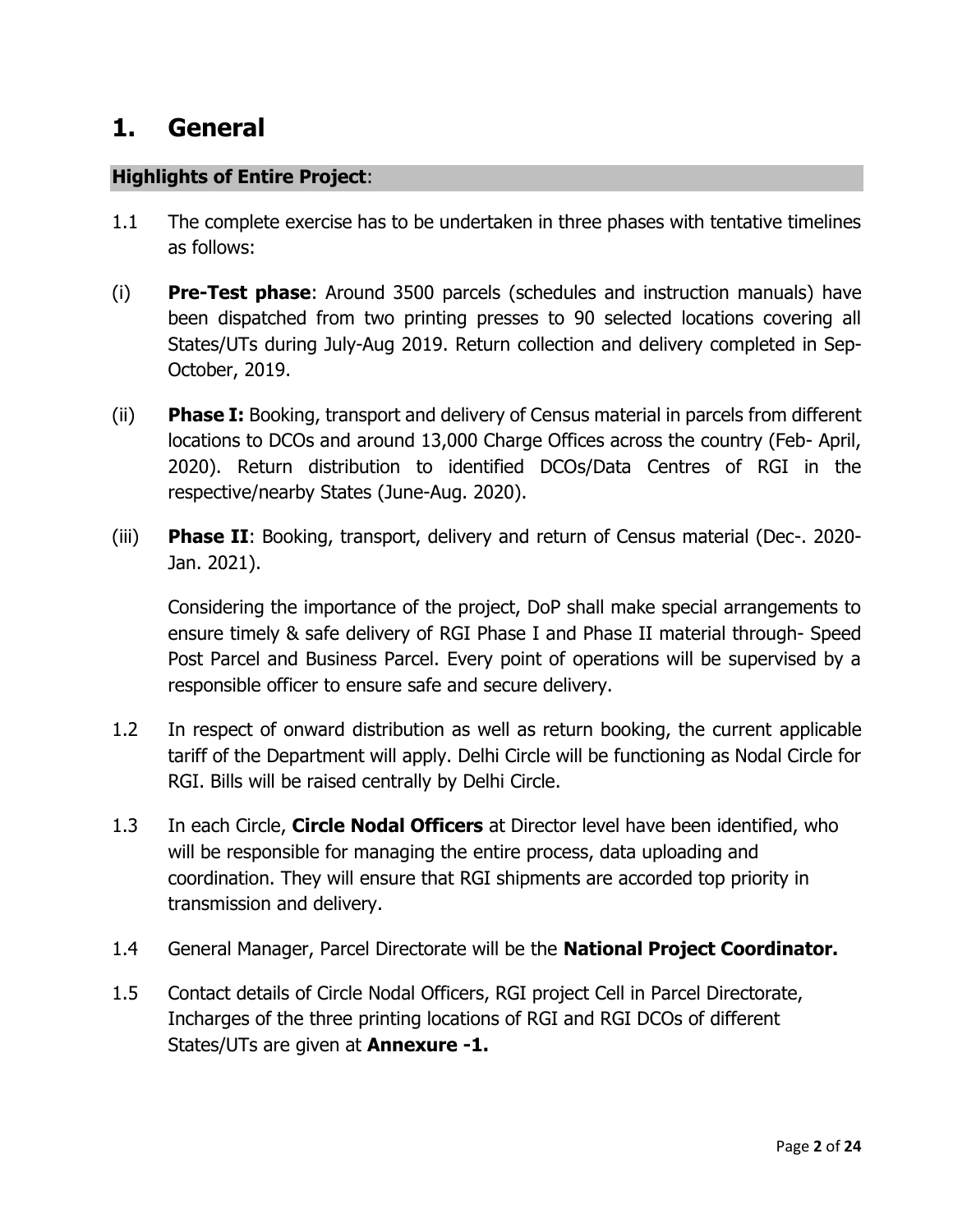- 1.6 A Control Room will be established at the three booking Circles to monitor the booking, transmission, delivery and account management for RGI Census Forward operations.
- 1.7 The booking office will upload in Google excel sheet information of destination office with dispatch no. of parcels, total weight for each destination, truck departure time etc. Separate sheet will be prepared for each Booking location.
- 1.8 The Incharge of Cluster will upload in google sheet daily receipt of trucks, no. of parcels received, no. of parcels dispatched and delivered for each Charge Office. Separate sheet will be prepared for each Cluster. The Google sheets will be created by Parcel Directorate.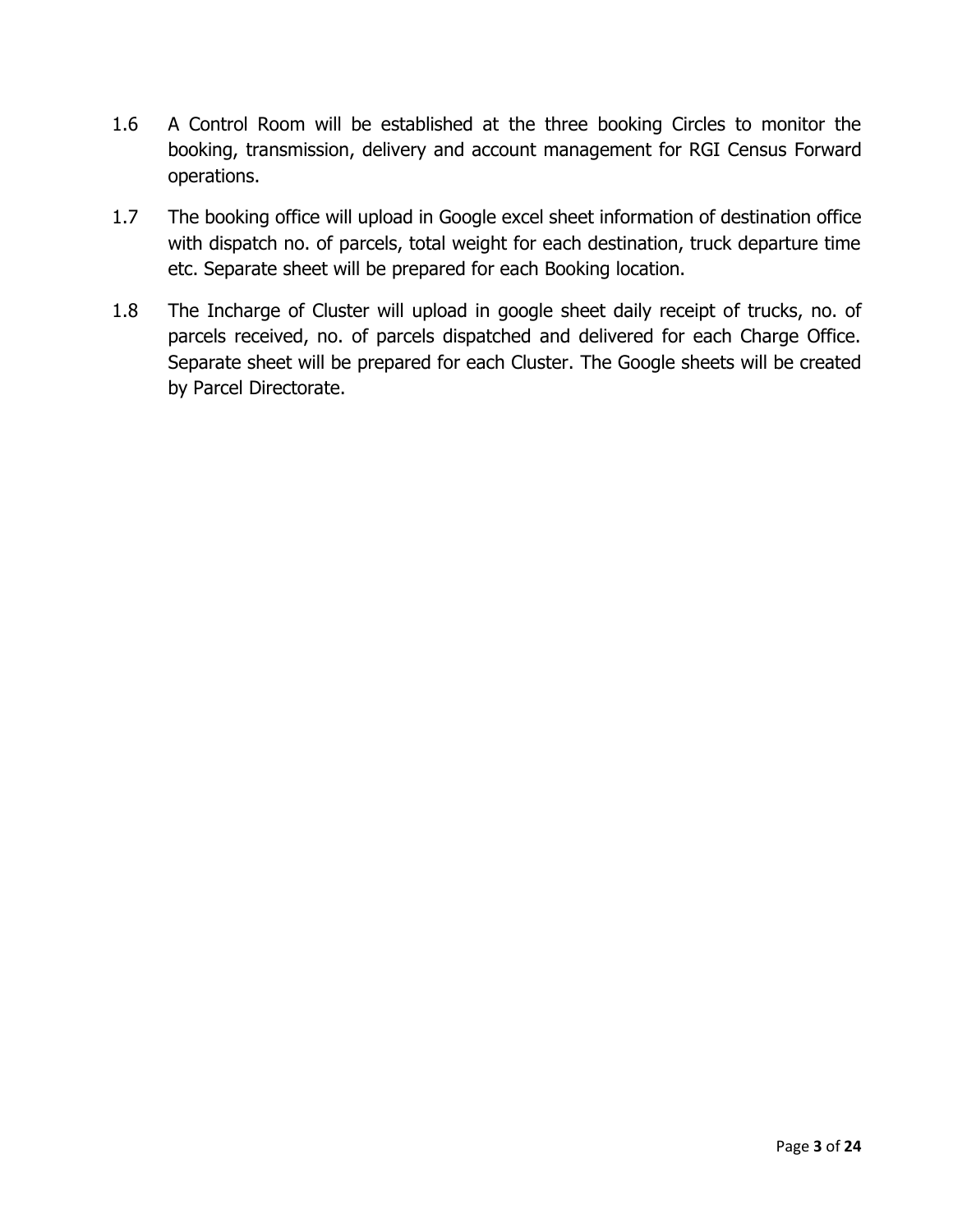## **2. Operational Instructions for forward booking of Schedules from Delhi and delivery through Speed Post:**

#### **BOOKING**

- 2.1 The material will be picked up from the printing location of RGI, detailed address given in Annexure-, and booking will be done at identified office. Delhi Circle to ensure timely pick up.
- 2.2 Booking will be done in National Account (BNPL ID- 50184/ Contract No.-40087590) already allotted to RGI.
- 2.3 Nodal Officer at Delhi/ Supervisor of booking office will ensure tentative dispatch schedule for succeeding 7 days is agreed with the printer in preceding week to ensure smooth pickup and transport arrangements. Necessary modifications in the printing schedule may be made latest before 36 hours by the printers so that last moment hassles may be avoided. It has to be ensured in consultation with printer that parcels are arranged at the docking area in a smart and arranged manner.
- 2.4 RGI has been allotted barcode series by Delhi Circle for booking of Speed Post Parcels from Delhi. The barcodes shall be printed on the **address labels** of parcels by the Printer engaged on behalf of RGI in the format as provided at **Annexure-2.** However the Cluster number mentioned in proforma is not applicable in case of Speed Post Parcel booked from Delhi.
- 2.5 The printer shall securely pack the parcels as per the specifications provided by the Department and label the boxes printed with barcode/paste the barcode sticker on the boxes. The printer will ensure scanability of the barcode as per the specifications. It has to be specially looked into that shrink wrap is done properly without wrinkles/folds to enable barcode scanning.
- 2.6 The printer shall provide data of parcels to be booked with the barcode number in excel format in prescribed proforma to the booking office of Circles at least 3 hours before physical hand over of the boxes/parcels (Proforma at **Annexure-3).**
- 2.7 It will be the responsibility of Printer to get the boxes loaded in the truck at Docking point for smooth and smart loading. The Postal staff will get the boxes properly placed in the vehicle during loading / pick up. The articles shall be handed over to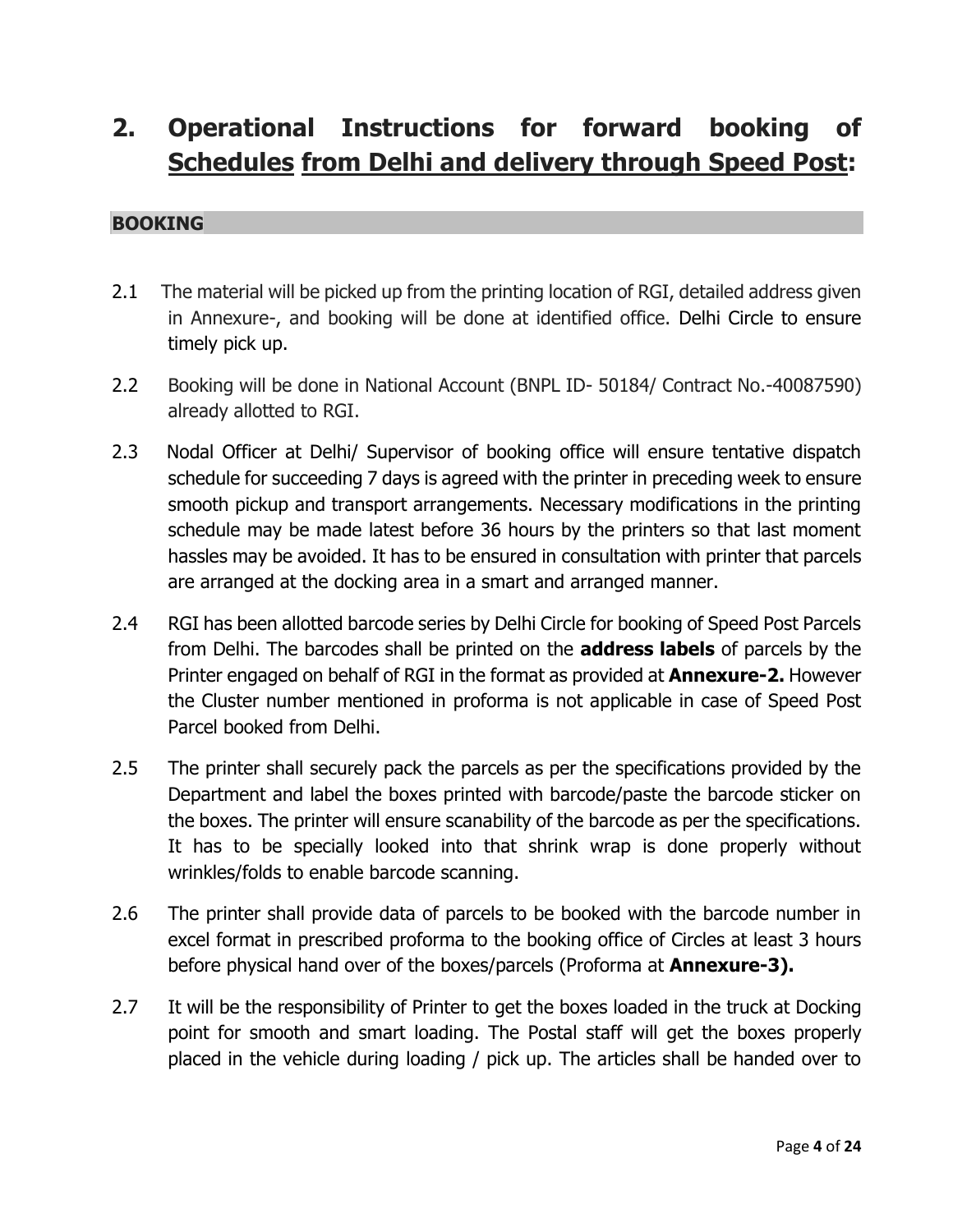India Post officials accompanied with lists with barcode of each box in duplicate having 15 entries per page (proforma at **Annexure- 4**).

- 2.8 Each parcel dispatched by RGI shall contain a printed address label placed inside as per the format at **Annexure- 5** (A4 size – peel off sticker with good quality adhesive) to be used for return booking. This label will be taken out by the addressees/Charge offices from the parcels and will be kept securely for use at the time of return booking. The same parcel boxes will be used subsequently by the Charge Offices to dispatch return material to Data Centre.
- 2.9 The India Post official shall conduct random check of the articles in order to ascertain that there is no discrepancy in the weight written in the list/excel data and the actual weight of the article.
- 2.10 Booking office will upload the booking and dispatch information on central server immediately.

#### **TRANSMISSION**

- 2.11 Direct bags will be closed for Delivery Office of each addressee/Charge Offices by doing necessary mapping in the software. Details of Pincodes with mapped Charge Offices are attached as Annexure- 8. However the columns of Cluster name and Cluster ID are not applicable in case of Speed Post Parcel booking from Delhi Circle. (CEPT has been requested to map all India SO level post office for bag closing purpose).
- 2.12 After booking, the dispatch/transmission of the parcels will be done as per the prescribed routing for Speed Post according utmost priority. All transit offices will ensure scanning and timely uploading of data.
- 2.13 Wherever justified and to ensure reliable and faster end to end delivery, Delhi Circle may transport Speed Post Parcels to destination NSH/ ICH/ Charge Office through MMS/hired trucks.

#### **DELIVERY**

- 2.14 The Delivery Post offices/ Nodal Delivery Centre/NSH/ICH shall ensure same day delivery of the parcels at the premises of the addressee. Under no circumstances, shall the delivery office leave intimation at the addressee's premises asking them to pick the article from delivery office.
- 2.15 In order to facilitate delivery the Post Office delivery staff should first make contact with the addressee/Charge Office and fix a delivery time of convenience.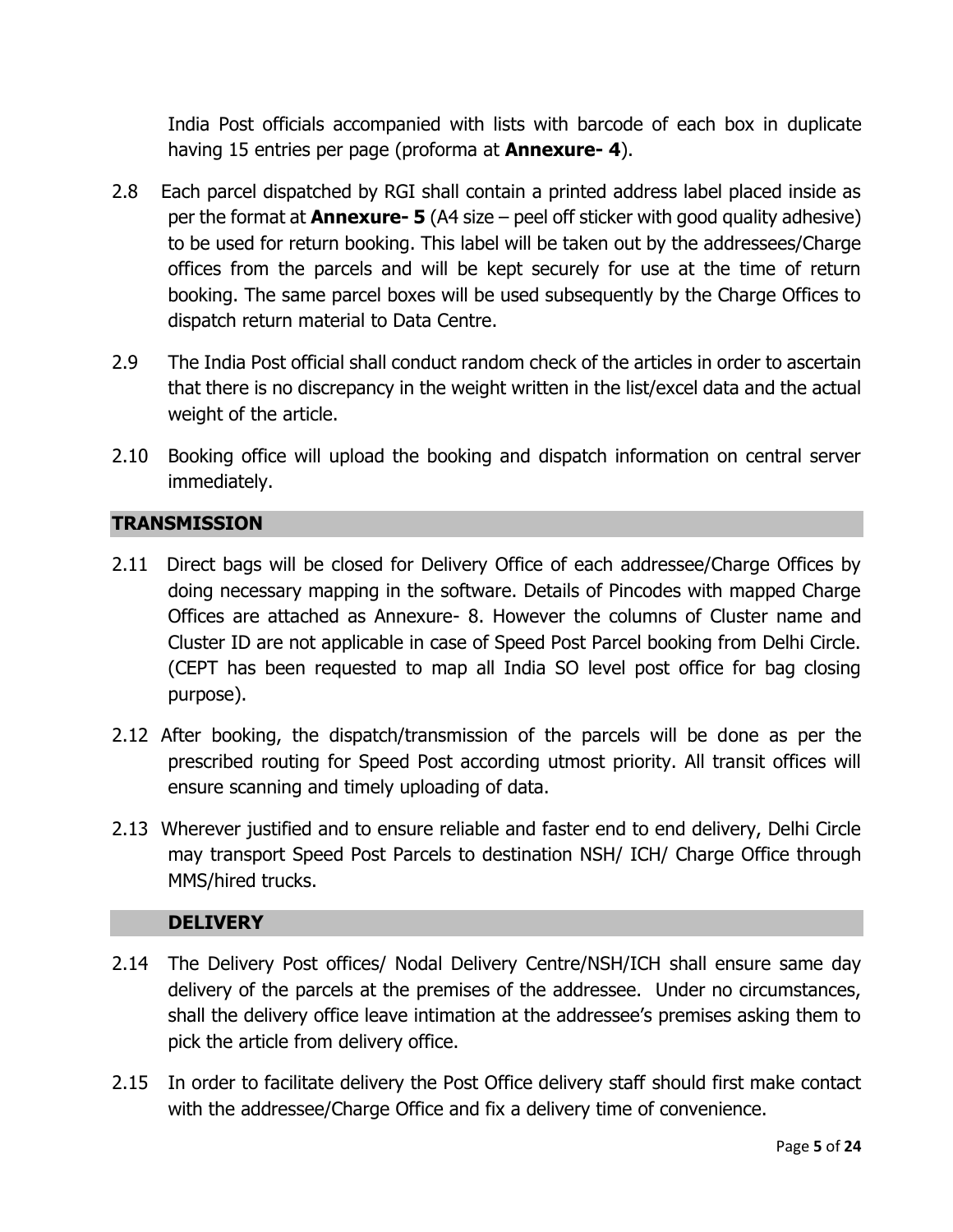2.16 Circle Nodal Officer will ensure that scanning information of SP parcels is uploaded in CSI at every point of exchange. Delivery information will be uploaded by the Delivery Office or through the nearest enabled computerized Post office.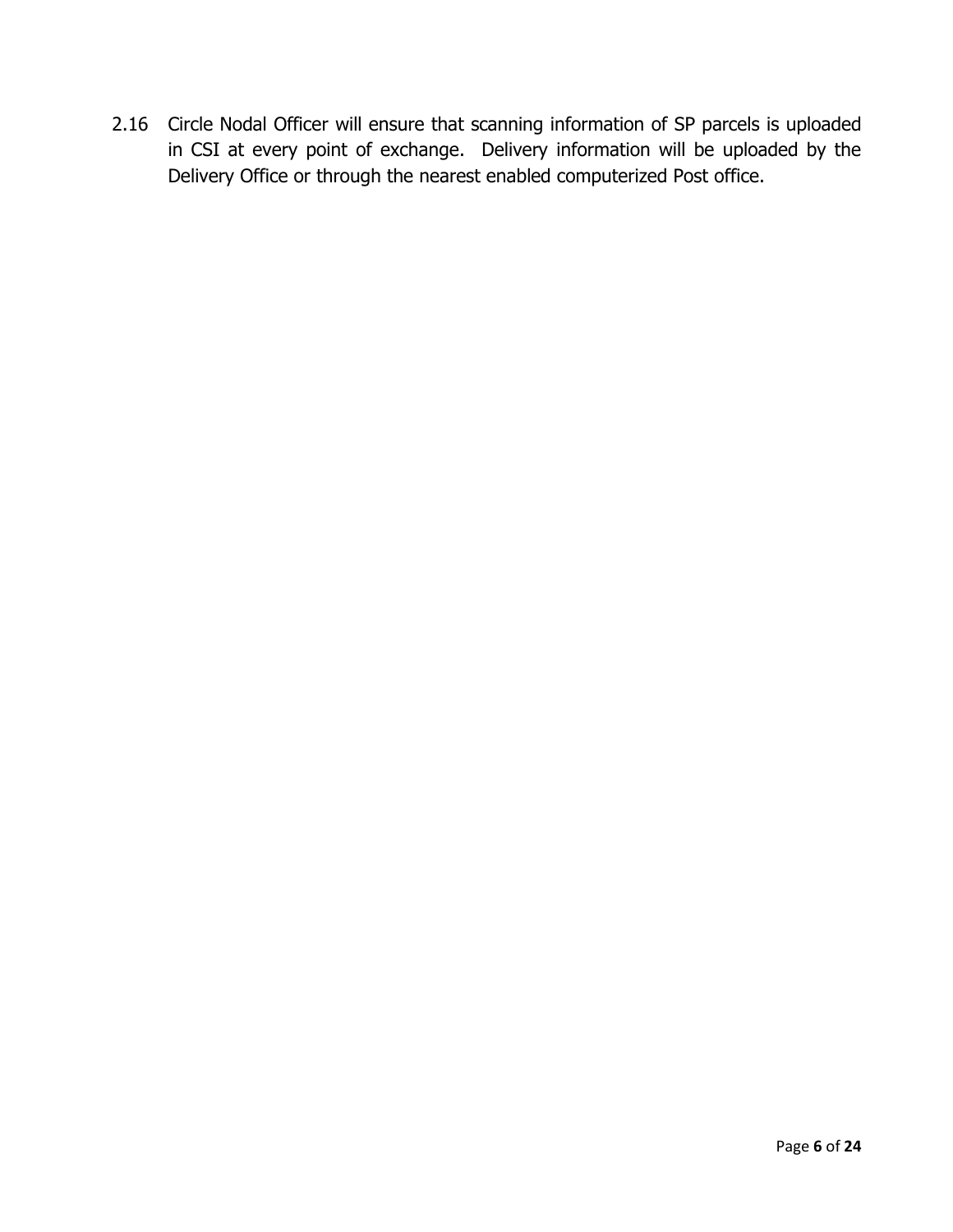## **3. Operational Instructions for forward booking of Manuals from Jhansi and Ahmedabad delivery through Business Parcel:**

#### **BOOKING**

- 3.1 Booking of material will be done by setting up a post office extension counter on Legacy Software at the premise of the printer of RGI, details of which have been already shared with UP and Gujarat Circles.
- 3.2 Booking will be done in National Account (BNPL ID- 50184/ Contract No.-40138687) already allotted to RGI.
- 3.3 RGI has been allotted barcode series by Parcel Directorate for booking of Business Parcel from Jhansi & Ahmedabad. The barcode series has been bifurcated between the two printers in the ratio of number of parcels to be booked by them. The barcodes shall be printed on the address labels of parcels by the Printer engaged on behalf of RGI. The address labels will contain Cluster code and charge office number in the format as provided at **Annexure-2.**
- 3.4 Material for some of the States/UTs i.e. Delhi, Meghalaya, Sikkim, Lakshadeep etc will be booked through Speed Post and delivered accordingly. Data uploading of the same has to be ensured by delivery Circle from the respective delivery office.
- 3.5 The printer shall securly pack the parcels as per the specifications provided by the Department and label the boxes printed with barcode/paste the barcode sticker on the boxes. The printer will ensure scanability of the barcode as per the specifications. It has to be specially looked into that shrink wrap is done properly without wrinkles/folds to enable barcode scanning.
- 3.6 The printer shall provide data of parcels to be booked with the barcode number in excel format in prescribed proforma to the booking office of Circles at least 3 hours before physical hand over of the boxes/parcels (Performa at Annexure-).
- 3.7 It will be the responsibility of the Printer to get the boxes loaded in the truck at Docking point for smooth and smart loading. The Postal staff will get the boxes properly placed in the vehicle during loading / pick up. The articles shall be handed over to India Post officials accompanied with lists with barcode of each box in duplicate having 15 entries per page (proforma at **Annexure-4**).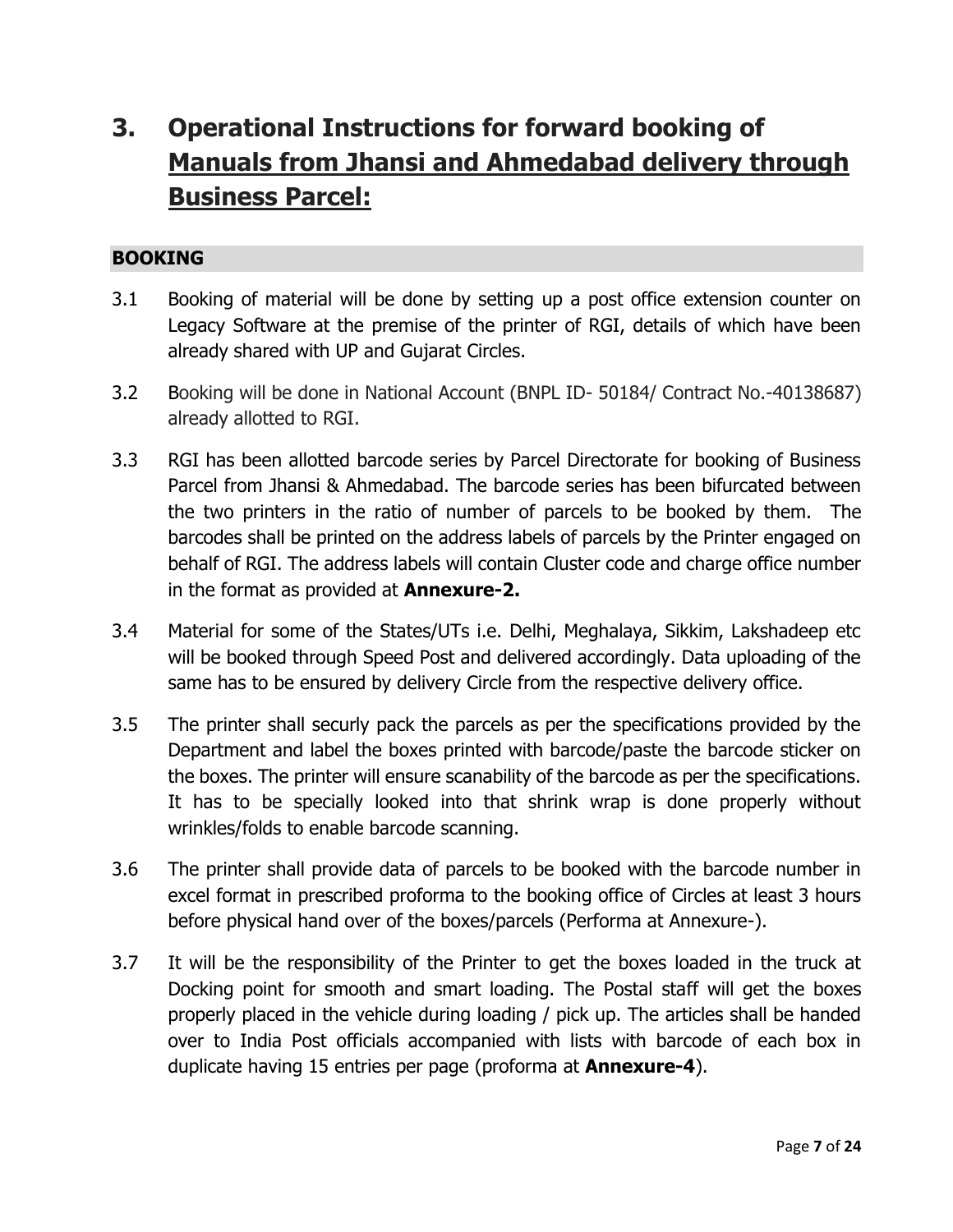- 3.8 Each parcel dispatched by RGI shall contain a printed address label placed inside as per the format at **Annexure-5** (A4 size – peel off sticker with good quality adhesive) to be used for return booking. This label will be taken out by the addressees/Charge offices from the parcels and will be kept securely for use at the time of return booking. The same parcel boxes will be used subsequently by the Charge Offices to dispatch return material to DCO of RGI.
- 3.9 After doing booking in legacy software at printer premises, booking data will be uploaded in nearby CSI enabled office. CEPT will make provision in Legacy software to export the booking report for further uploading the same in CSI-POS. Booking office will upload the booking and dispatch information on central server immediately.
- 3.10 Booking Offices will close the bags to Parcel Hubs near to Identified clusters as mapped by CEPT. In cases where the identified cluster location is other than the Parcel Hub then Circle concerned / CEPT will create a separate Set of the mapped Parcel Hub for handling (Receiving/Sorting/Delivery) of this material.
- 3.11 After closing of bags a Manifest of parcels dispatched in each truck will be prepared by Booking Office for the RGI clusters in duplicate- Copy-1 for booking office and Copy-2 for destination cluster, in the proforma given in **Annexure-6.** The Supervisor of Booking Office will also prepare 'Time Bill' in Triplicate (one copy each for booking office, transporter and destination cluster) in the profoma mentioned at **Annexure-7** and mention the Date and Out Time of the truck along with other details under his signature. 2 copies of Time Bill and 1 copy of Manifest will be handed over to Truck driver.
- 3.12 In case of exigencies some material may be booked through Speed Post and transmitted through Air for speedier delivery.
- 3.13 The Nodal Officers at Jhansi & Ahmadabad and operations incharges of booking offices will prepare a weekly dispatch schedule in consultation with printer and RGI representative in advance. Necessary modifications in the printing schedule may be made latest before 36 hours by the printers so that proper transport arrangements can be made and last moment hassles may be avoided.
- 3.14 The booking supervisor will inform the destination Cluster supervisor about the details of dispatch and time as per Time Bill.

#### **TRANSMISSION**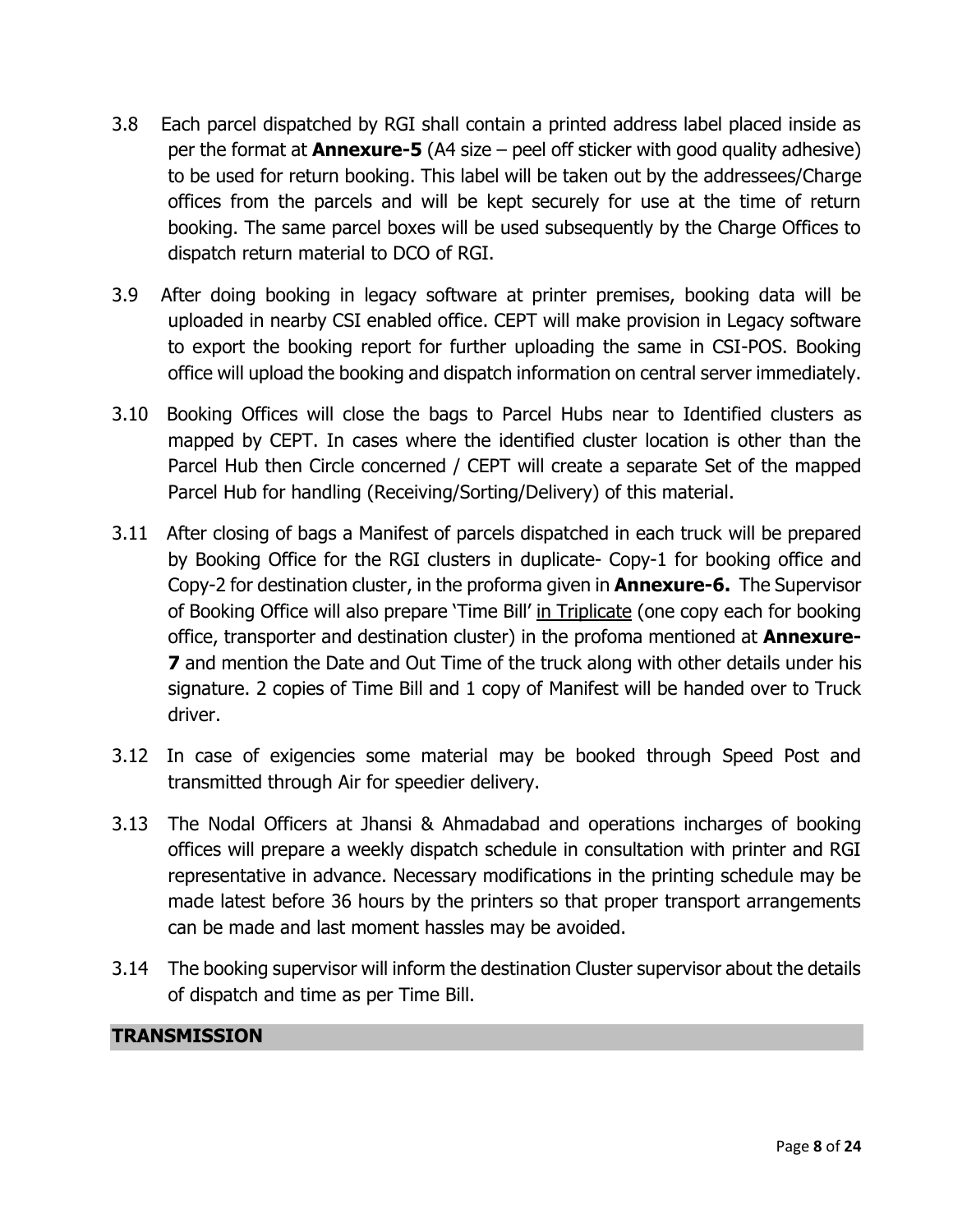- 3.15 After booking, the dispatch/transmission of the parcels will be done by the dedicated Trucks of the identified Transporter engaged by the Department. Dedicated trucks will be carrying the material from booking locations to identified clusters.
- 3.16 A close coordination should be established with the transporter and he should be informed of the weekly schedule and further modification if any for timely placement of trucks. The transporter will indicate approx. time of arrival to Cluster Incharge.
- 3.17 For the purpose of billing etc. it is important to note down 'In Time' and 'Out Time' of the truck at both Booking and Cluster locations. A Proforma for maintaining the time details of these trucks is given in **Annexure-7**.
- 3.18 The incharge of booking office and destination cluster location will have to compulsorily fill the proforma along with signature of truck driver.

#### **DELIVERY**

- 3.19 Dedicated trucks will bring the RGI material at Identified Cluster facilities. The Cluster Incharge will ensure unloading, sorting for delivery of parcels to respective Charge Offices.
- 3.20 Delivery will be made through bulk addressee delivery provision by generating bulk delivery slips. CEPT will make the provision in the system. Cluster wise mapping of Charge Offices for delivery is given in excel format at **Annexure-8.**
- 3.21 Direct delivery from Cluster to Charge Office is the responsibility of Circle and will be made through existing mail arrangements or new arrangements.
- 3.22 The information of delivery of the articles would be uploaded in the CSI system by the Cluster immediately after delivery.

#### **BILLING**

- 4.1 Billing for both Speed Post and Business Parcel bookings against both the Contract IDs of RGI will be done by Delhi Circle to RGI Office in New Delhi.
- 4.2 The Circle Nodal Officers of UP and Gujarat Circles will provide booking data to Circle Nodal Officer Delhi for billing of forward material.

**\*\*\*\*\*\*\*\*\*\***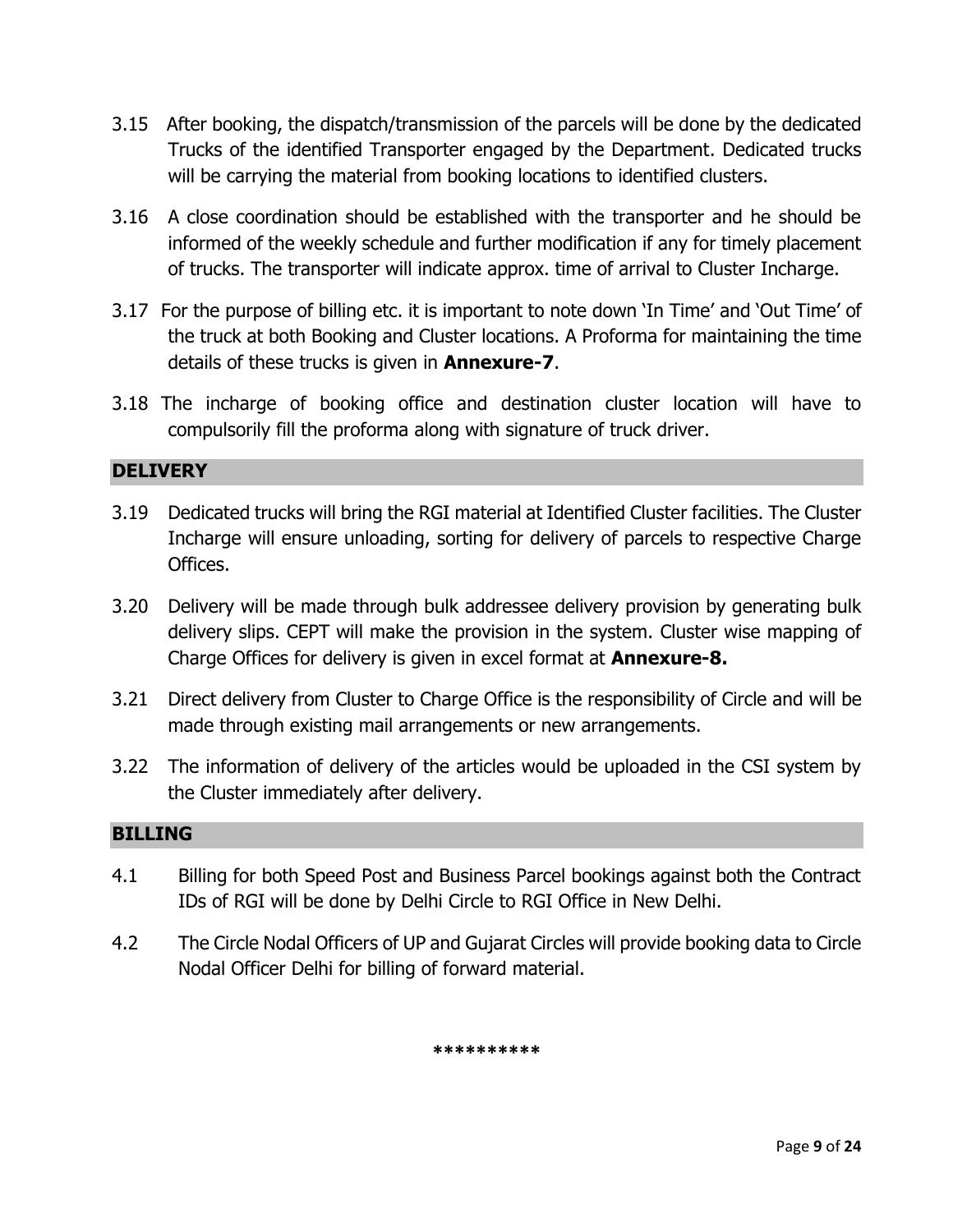|      |                      |                            | <b>National Project Coordinator and RGI Cell</b> |                         |              |
|------|----------------------|----------------------------|--------------------------------------------------|-------------------------|--------------|
| S.No | <b>Office</b>        | <b>Project Coordinator</b> | <b>Designation</b>                               | E-mail                  | Landline No. |
|      |                      | <b>Prannoy Sharma</b>      | GM (Operations)                                  | prannoy.dop@gov.in      | 011-26111185 |
|      | 2 Parcel Directorate | <b>Abhishek Singh</b>      | AGM (Ops. & Tech.)                               | abhishek100@gmail.com   | 011-26111184 |
|      |                      | Sagar Chandna              | Manager (Marketing)                              | parceldte.rgi@gmail.com | 011-26111180 |

## **Circle Nodal Officers**

| S.No          | <b>Circle</b>           | <b>Circle Nodal Officers</b> | <b>Designation</b> | E-mail                           | <b>Mobile No.</b> | Landline No. |
|---------------|-------------------------|------------------------------|--------------------|----------------------------------|-------------------|--------------|
|               | Andhra Pradesh          | Dr.K. Chandra shekhar Rao    | DPS HQ             | dpshq.ap@indiapost.gov.in        | 9480885768        | 0866-2499303 |
| $\mathcal{P}$ | Assam                   | K. Kevichusa                 | DPS HQ             | dpsguwahati@indiapost.gov.in     | 9434600925        | 0361-2540130 |
| 3             | <b>Bihar</b>            | Shankar Prashad              | DPS HQ             | dpspatna@indiapost.gov.in        | 9431461868        | 0612-2225019 |
| 4             | Chattisgarh             | Ashish Singh Thakur          | DPS HQ             | dpschhattisgarh@indiapost.gov.in | 9425226995        | 0771-2534194 |
| 5.            | Delhi                   | <b>Dushyant Mudgal</b>       | DPS HQ             | dpshqdelhi@indiapost.gov.in      | 9461068666        | 011-23553135 |
| 6             | Gujarat                 | Sunil Sharma                 | DPS HQ             | dpsahmedabad@indiapost.gov.in    | 9013132288        | 079-25501230 |
| 7             | Haryana                 | Nirmal Singh                 | DPS HQ             | dpshqambala@indiapost.gov.in     | 9418404043        | 0171-2603424 |
| 8             | <b>Himachal Pradesh</b> | Dinesh Kumar Mistri          | DPS HQ             | dpsshimla@indiapost.gov.in       | 9530390744        | 0177-2629001 |
| 9             | Jammu & Kashmir         | Guarav Shrivastav            | DPS HQ             | dpsjk@indiapost.gov.in           | 9873828443        | 0191-2479361 |
| 10            | Jharkhand               | Satyakam                     | DPS HQ             | dpsranchi@indiapost.gov.in       | 9304776302        | 0651-2480503 |
| 11            | Karnataka               | G. Natarajan                 | DPS HQ             | dpsbangalore@indiapost.gov.in    | 7598324471        | 080-22258790 |
| 12            | Kerala                  | Sayeed Rashid                | DPS HQ             | dpshq.keralapost@gmail.com       | 8547884396        | 0471-2302330 |
| 13            | Madhya Pradesh          | Dr. S. Shivram               | DPS HQ             | dpsbhopal@indiapost.gov.in       | 7587598101        | 0755-2550624 |
| 14            | Maharashtra             | Suchitra anand Joshi         | DPS (HQ)           | dpshqmumbai@indiapost.gov.in     | 9426760550        | 022-22621539 |
| 15            | North East              | C.L. Lalfakzuala             | DPS HQ             | dpsshillong@gmail.com            | 9083275994        | 0364-2224922 |
| 16            | Odisha                  | G. Gurunathan                | DPS HQ             | dpsbhubaneshwar@indiapost.gov.in | 9443207830        | 0674-2391426 |
| 17            | Punjab                  | Pankaj Kumar Mishra          | DPS HQ             | dpshqpunjab@indiapost.gov.in     | 9334818651        | 0172-2704813 |
| 18            | Rajasthan               | Dinesh Kumar Sharma          | DPS (HQ)           | dpsjaipur@indiapost.gov.in       | 9968646349        | 0141-2376470 |
| 19            | Tamilnadu               | H.R. Veeranagoud             | DPS HQ             | dpshqtn@gmail.com                | 9448283651        | 044-28520241 |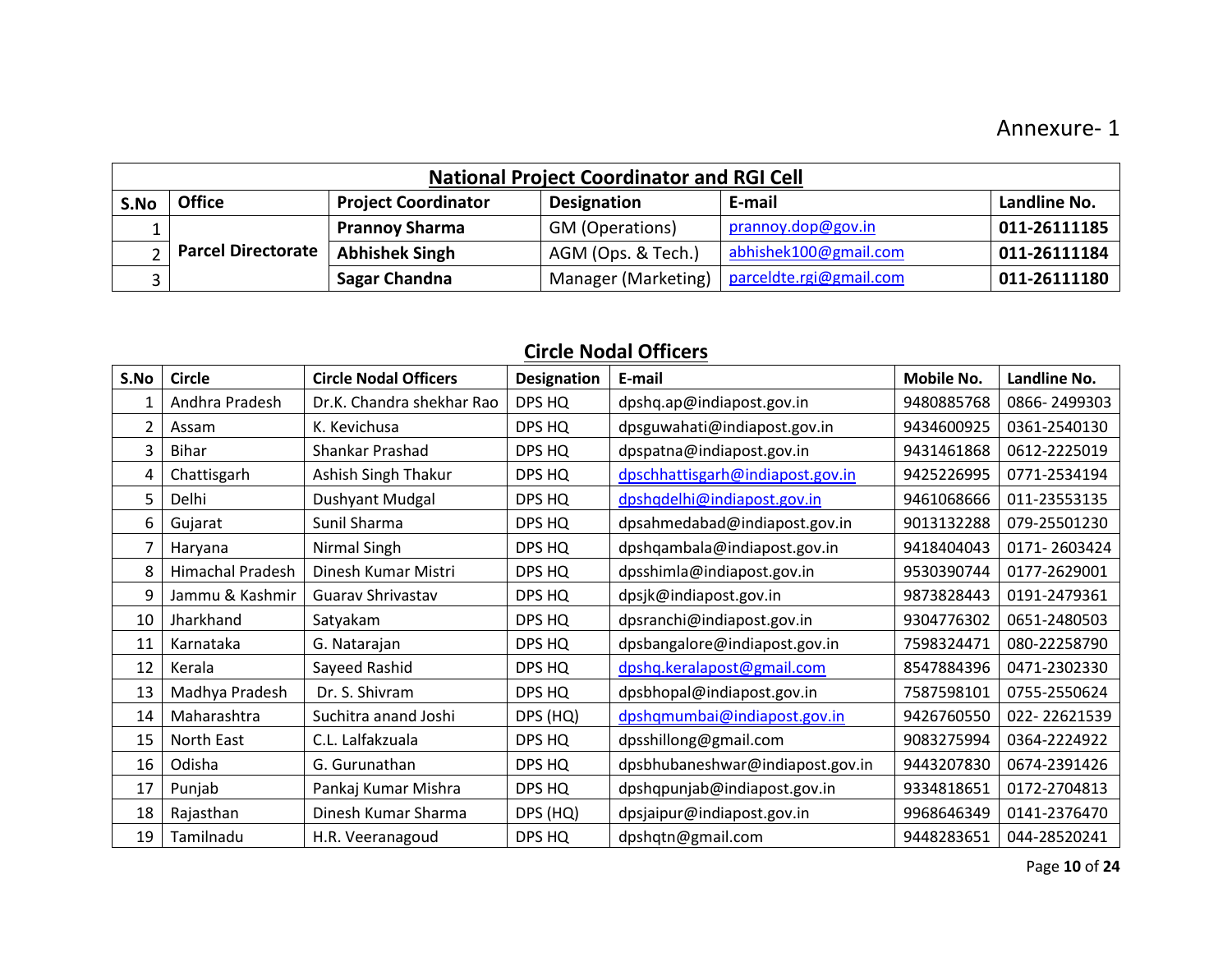| Telangana     | N.R.Visalatchy  | DPS HQ | dpshqts@gmail.com             | 9490493072 | 040-23463630 |
|---------------|-----------------|--------|-------------------------------|------------|--------------|
| Uttar Pradesh | Rajeev Umrao    | DPS HQ | dpslucknow@indiapost.gov.in   | 9874644111 | 0522-2614488 |
| Uttarakhand   | Sunil Kumar Rai | DPS HQ | dpsdehradun@indiapost.gov.in  | 9415632869 | 0135-2658806 |
| West Bengal   | Manoj Kumar     | DPS HQ | dpshqkolkata@indiapost.gov.in | 9727904001 | 033-22120139 |

## **Printing Locations of RGI material**

| Sr. No.        | <b>Press name and Address</b>       | Contact person             | Contact details        |
|----------------|-------------------------------------|----------------------------|------------------------|
|                | <b>Gopsons Printers Prvate Ltd.</b> | Mr. Gaurav Goel, DIRECTOR  | +919810012991          |
|                | A-14 Sector 60                      |                            | gaurav.goel@gppl.org   |
|                | <b>NOIDA-201301</b>                 |                            |                        |
|                | U.P.                                |                            |                        |
| $\overline{2}$ | <b>Gala Global Products Ltd.</b>    | Mr. Vishal                 | +91-9879007090         |
|                | <b>B-10, Laxmi Commercial</b>       |                            |                        |
|                | <b>Cooperative Estate</b>           |                            |                        |
|                | <b>Sukhram Nagar</b>                |                            |                        |
|                | Ahmedabad-380021                    |                            |                        |
| 3              | Pitambra Books Pvt. Ltd.            | Mr. Aman Bansal, President | +917506000248          |
|                | <b>B-95, Industrial Area</b>        |                            | aman@pitambrabooks.com |
|                | Bijoli, Jhansi                      |                            |                        |
|                | U.P.                                |                            |                        |

## **RGI DCO Details**

|          | UPDATED LIST OF DCO'S, CONTACT DETAILS OF NODAL OFFICERS CONCERNED |                                     |                   |        |                     |
|----------|--------------------------------------------------------------------|-------------------------------------|-------------------|--------|---------------------|
|          | <b>Updated list of DCOs</b>                                        | Performa 5                          |                   |        |                     |
| State/UT | Complete address of DCO<br>Office                                  | Name of the Nodal<br><b>Officer</b> | Pin<br>Code<br>0f | Number | Contact   E Mail ID |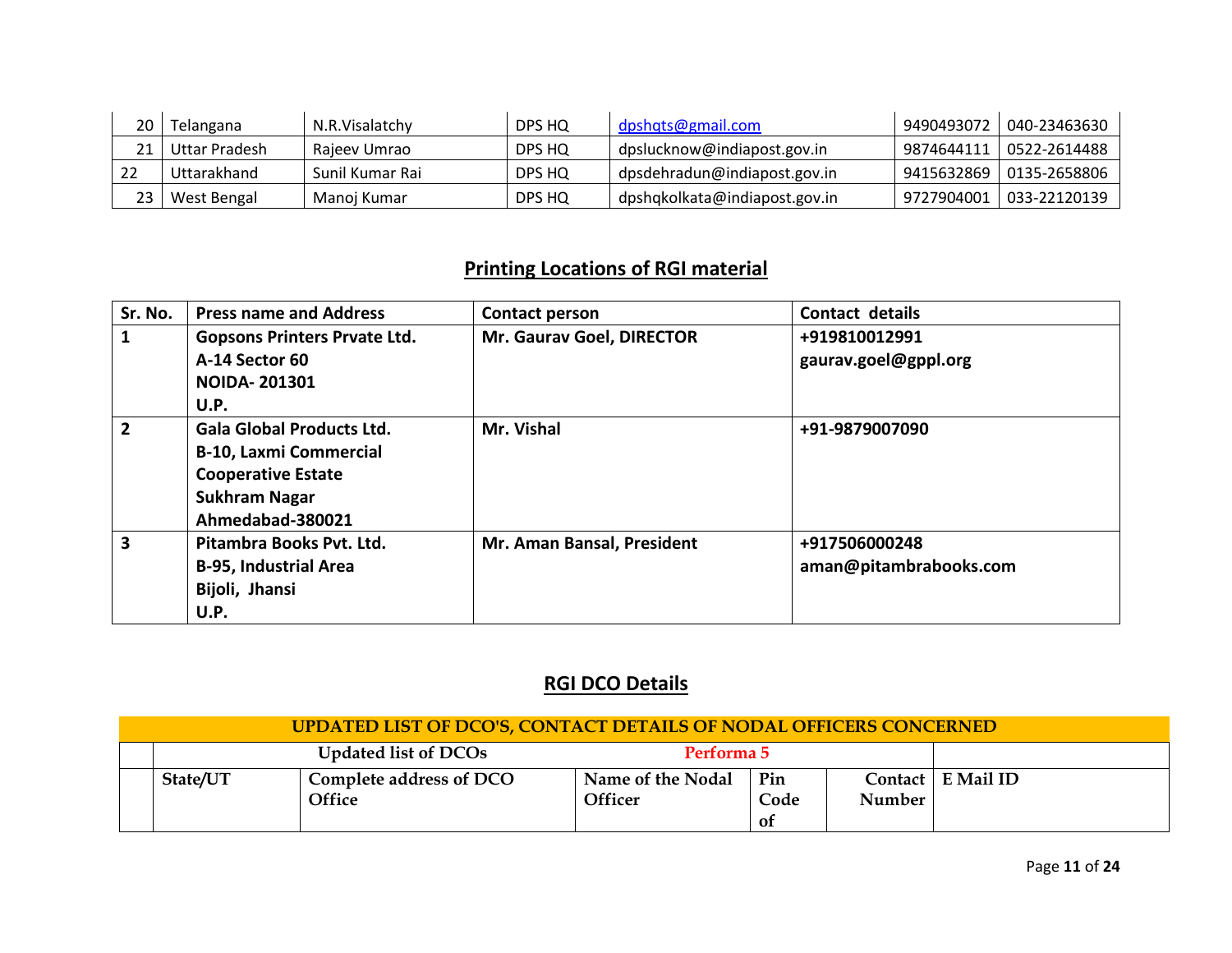|                |                      |                                                                                                                                                                                                         |                                                  | <b>DCO</b><br><b>Office</b> |                                                |                        |
|----------------|----------------------|---------------------------------------------------------------------------------------------------------------------------------------------------------------------------------------------------------|--------------------------------------------------|-----------------------------|------------------------------------------------|------------------------|
| 1              | Andhra Pradesh       | The Director/Controlling Officer,<br>Directorate of Census Operations,<br>Andhra Pradesh, 1st floor,<br>Kendriya Sadan, Sultan Bazar,<br>Koti, Hyderabad                                                | Shri D Subba Raju,<br>Deputy Director            | 500095                      | 8790586636,<br>$040-$<br>24740421              | subbaraju.rgi@gov.in   |
| $\overline{2}$ | Arunachal<br>Pradesh | The Director/Controlling Officer,<br>Directorate of Census Operations,<br>Arunachal Pradesh, Hamsilet<br>Cottage, Lummawrie,<br>Laitumkhrah, Shillong                                                   | Shri NC Mazumdar,<br><b>Assistant Director</b>   | 793003                      | 9436161930,<br>8974755575,<br>0364-<br>2224218 | ncmazumdar.rgi@gov.in  |
| 3              | Assam                | The Director/Controlling Officer,<br>Directorate of Census Operations,<br>Assam, Achyut Plaza, Behild Hub<br>Complex, GS Road, Bhangagarh,<br>Guwahati                                                  | Shri Bikash Nath,<br><b>DD</b>                   | 781007                      | 9435568674                                     | bikash.rgi@gov.in      |
| 4              | Bihar                | The Director/Controlling Officer,<br>Directorate of Census Operations,<br>Bihar, 8th floor, C-G Block,<br>Karpoori Thakur Sadan,<br>Kendriya Karyalaya Parisar<br>(GPOA), Aashiana Digha<br>Road, Patna | Shri Hemant<br>Kumar, Assistant<br>Director      | 800025                      | 9149258231                                     | hemantverma.rgi@nic.in |
| 5              | Chattisgarh          | The Director/Controlling Officer,<br>Directorate of Census Operations,<br>Chattisgarh, Janganna Bhawan,<br>Sector 24, Plot No. 10, Jhanjh, Nava<br>Raipur, Atal Nagar, Raipur.                          | Shri Ajay Kumar,<br><b>Assistant Director</b>    | 492018                      | 9424783748                                     | kajay.rgi@gov.in       |
| 6              | Goa                  | The Director/Controlling Officer,<br>Directorate of Census Operations,<br>Goa, Census House, Plot No. 22,<br>EDC Complex, Patto Plaza, Panaji                                                           | Dr. Rakesh Kumar<br>Singh, Assistant<br>Director | 403001                      | 8322438613,<br>9004989982                      | rakesh.rgi@gov.in      |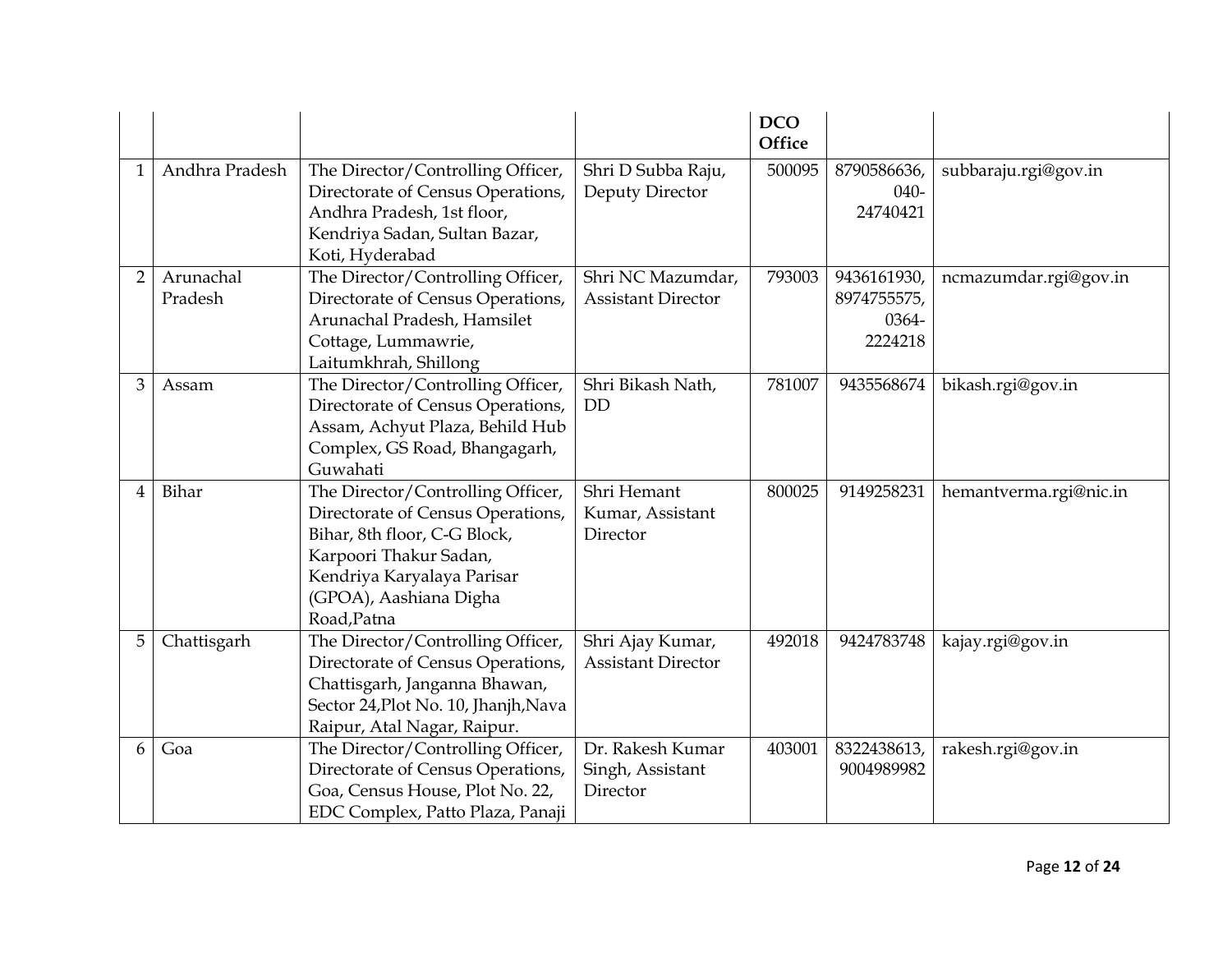|    | Gujarat, Daman<br>& Diu, Dadra &<br>Nagar Haveli | The Director/Controlling Officer,<br>Directorate of Census Operations,<br>Gujarat, Daman & Diu and Dadra<br>& Nagar Haveli, Census Bhawan,<br>Sector 10A, Gandhi Nagar             | Shri Kiran Gurav,<br>AD                          | 382043 | 8425831595                      | kiran.gurav@gov.in          |
|----|--------------------------------------------------|------------------------------------------------------------------------------------------------------------------------------------------------------------------------------------|--------------------------------------------------|--------|---------------------------------|-----------------------------|
| 8  | Maharashtra                                      | Joint Registrar General,<br>Directorate of Census Operations,<br>Maharashtra, Exchange Building,<br>2nd floor, Sir Shivsagar Ram<br>Gulam Marg, Ballard Estate,<br>Mumbai          | Shri Ramesh M.<br>Bhosale, DD                    | 400001 | 9869113385                      | rameshbhosale.rgi@gov.in    |
| 9  | Manipur                                          | The Director/Controlling Officer,<br>Directorate of Census Operations,<br>Manipur, Prompat Office<br>Complex, Opposite Mini<br>Secretariat, Near Panchayat<br>Office, Imphal East. | Dr. K. S. Singh, DD                              | 795005 | 9954894649                      | kssingh.rgi@gov.in          |
| 10 | Meghalaya                                        | The Director/Controlling Officer,<br>Directorate of Census Operations,<br>Meghalaya, Marwein<br>Building, Dhankheti, Shillong                                                      | Shri A. Sanglyne<br>Basan, AD                    | 793003 | 7005293505                      | a.sanglyne.rgi@gov.in       |
| 11 | Mizoram                                          | The Director/Controlling Officer,<br>Directorate of Census Operations,<br>Mizoram, New Secretariat<br>Complex, Khatla Thlanmual<br>Road, Aizawl                                    | Shri Sukla Kanta<br>Sarkar, AD                   | 796001 | 9436541536                      | suklakantasar.rgi@gov.in    |
| 12 | Nagaland                                         | The Director/Controlling Officer,<br>Directorate of Census Operations,<br>Nagaland, Bayavu Hills, Kohima                                                                           | Shri Pichano Kikon,<br><b>Assistant Director</b> | 797001 | 9436830396,<br>9774655601       | pichanokikon@gmail.com      |
| 13 | Odisha                                           | The Director/Controlling Officer,<br>Directorate of Census Operations,<br>Odisha, Janaganna Bhawan,<br>Janpath, Unit IX, Bhubaneshwar                                              | Shri Pankaj<br>Srivastava, Assistant<br>Director | 751022 | 0674-<br>2542777,<br>8144892152 | pankajsrivastava.rgi@nic.in |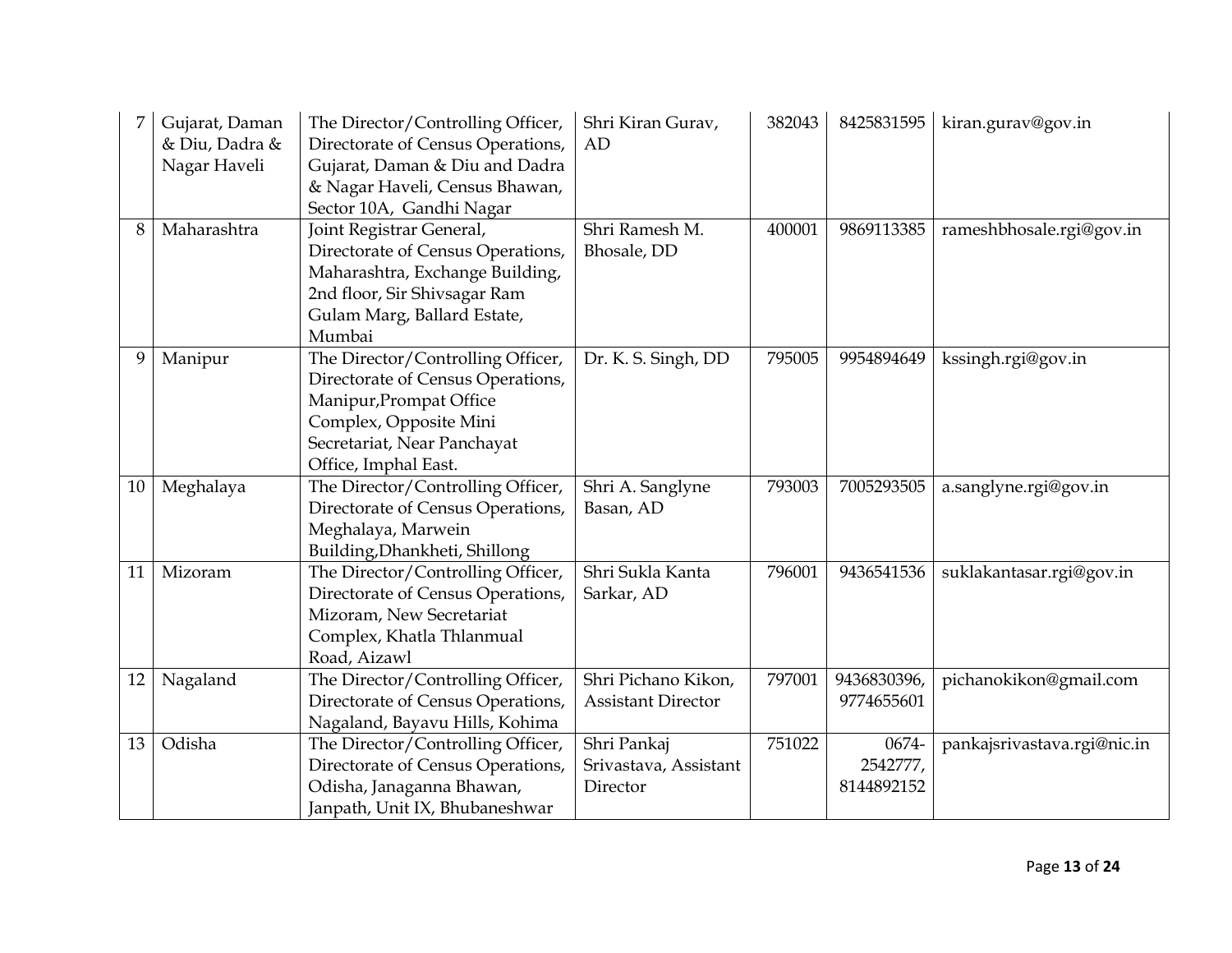| 14 | Punjab             | The Director/Controlling Officer,<br>Directorate of Census Operations,<br>Punjab, Janaganna Bhawan, Plot<br>No. 2B, Sector 19A, Madhya<br>Marg, Chandigarh | Shri Lakshman<br>Singh, Deputy<br>Director      | 160019 | 0172-<br>2541812,<br>7017025343    | lakshmansingh73.rgi@gov.in  |
|----|--------------------|------------------------------------------------------------------------------------------------------------------------------------------------------------|-------------------------------------------------|--------|------------------------------------|-----------------------------|
| 15 | Rajasthan          | The Director/Controlling Officer,<br>Directorate of Census Operations,<br>Rajasthan, Janganna Bhawan, 6B,<br>Jhalana Doongri, Jaipur                       | Ms. Akriti Pandey,<br><b>Assistant Director</b> | 302004 | 9024517025,<br>$0141 -$<br>2708078 | akr.7988@gmail.com          |
| 16 | Delhi              | The Director/Controlling Officer,<br>Directorate of Census Operations,<br>Delhi, C Wing, Ground Floor,<br>Pushpa Bhawan, Madangir Road,<br>Delhi           | Shri Sher Singh<br>Chauhan, S. I. Gr. I         | 110062 | 9654911205                         | sschauhan.rgi@gov.in        |
| 17 | Telangana          | The Director/Controlling Officer,<br>Directorate of Census Operations,<br>Telangana, 1st Floor, Kendriya<br>Sadan, Sultanpur Bazar, Koti,<br>Hyderabad     | Shri V Sreekanth,<br><b>Assistant Director</b>  | 500095 | 040-<br>24741552,<br>9885521053    | veepurisreekanth.rgi@gov.in |
| 18 | Jammu &<br>Kashmir | The Director/Controlling Officer,<br>Directorate of Census Operations,<br>Jammu & Kashmir, 285A, Roop<br>Niwas, Krishna Nagar, Jammu<br>Tawi               | Shri Dheeraj Kr.<br>Johar, AD                   | 180016 | 8824888088                         | dk.johar.rgi@gov.in         |
|    | Jammu &<br>Kashmir | The Director/Controlling Officer,<br>Directorate of Census Operations,<br>Jammu & Kashmir, Hotel<br>Khayam Building, Bishember<br>Nagar, Srinagar          | Shri Sanjay Kumar,<br>AD                        | 190001 | 9415132380                         | sanjaykumar80.rgi@gov.in    |
| 19 | Haryana            | The Director/Controlling Officer,<br>Directorate of Census Operations,<br>Haryana, Plot No. 2B, Sector 19A,<br>Madhya Marg, Chandigarh                     | Shri Harish Babu,<br><b>Assistant Director</b>  | 160019 | 9351149944                         | hb.mathur.rgi@gov.in        |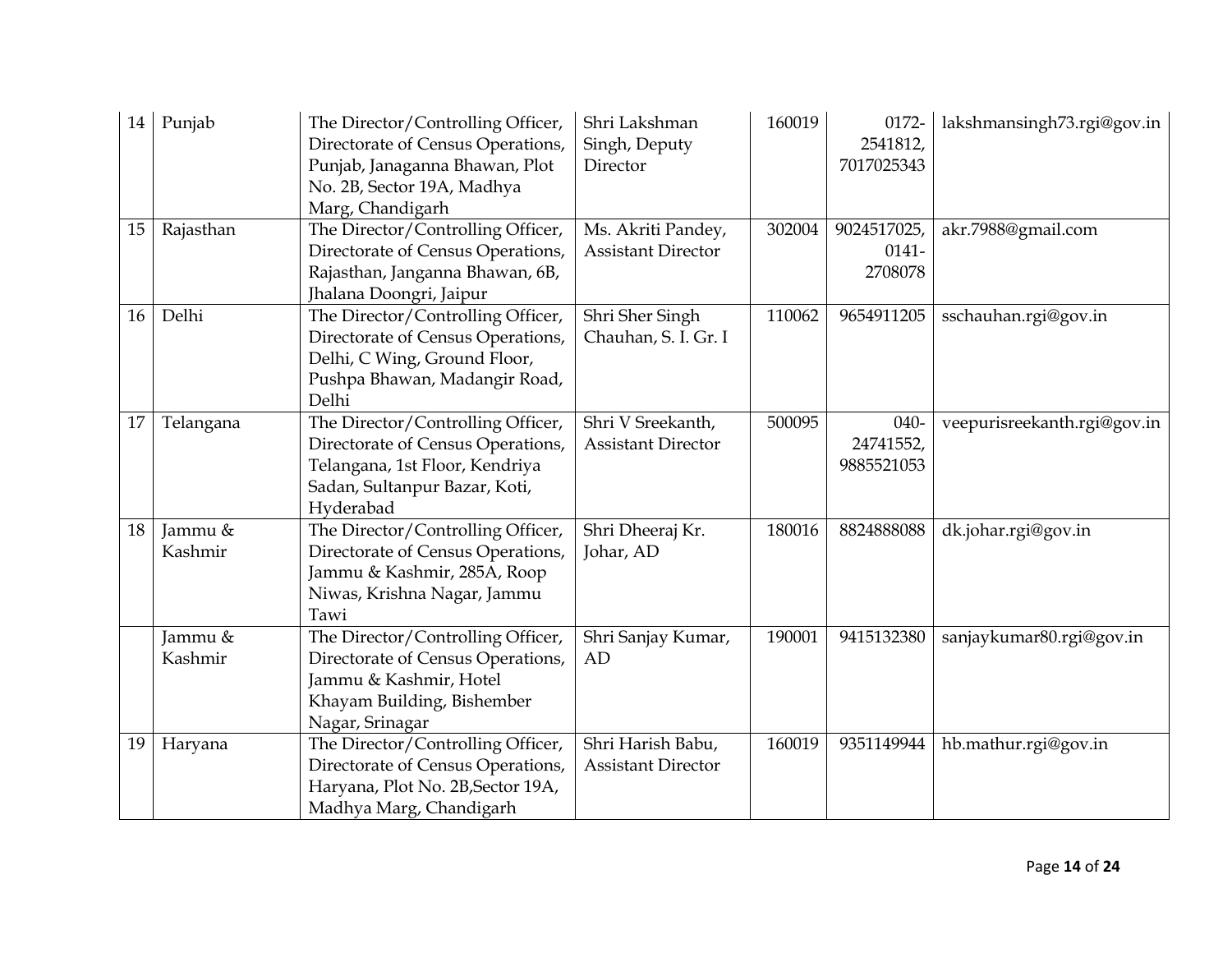| 20<br>21 | Himachal<br>Pradesh<br>Jharkhand | The Director/Controlling Officer,<br>Directorate of Census Operations,<br>Himachal Pradesh, CGO<br>Complex, Himadri, B Block,<br>Longwood, Shimla<br>The Director/Controlling Officer,<br>Directorate of Census Operations,<br>Jharkhand, Riada, Central Office | Shri Parveen<br>Kumar, Assistant<br>Director<br>Shri Gopal Mahto,<br>Deputy Director | 171001<br>834010 | 0177-<br>2651419,<br>9805272877<br>9771854687,<br>9430342034 | parveenk.rgi@gov.in<br>gmahto.jha@gov.in |
|----------|----------------------------------|-----------------------------------------------------------------------------------------------------------------------------------------------------------------------------------------------------------------------------------------------------------------|--------------------------------------------------------------------------------------|------------------|--------------------------------------------------------------|------------------------------------------|
|          |                                  | Building, Industrial Area,<br>Namkum, Ranchi                                                                                                                                                                                                                    |                                                                                      |                  |                                                              |                                          |
| 22       | Karnataka                        | The Director/Controlling Officer,<br>Directorate of Census Operations,<br>Karnataka, Kendriya Sadan, E&F<br>Wing, 17th Main Road, II Block,<br>Koramangala, Bangalore                                                                                           | Shri Jayesh P, Sr.<br>Investigator Gr. I                                             | 560034           | 9620077131                                                   | jayeshp.rgi@nic.in                       |
| 23       | Kerala                           | The Director/Controlling Officer,<br>Directorate of Census Operations,<br>Kerala, CGO Complex,<br>Poonghulam, Vellayani PO,<br>Thiruvananthapuram.                                                                                                              | Smt. Vibha V,<br><b>Assistant Director</b>                                           | 695522           | 9497691095                                                   | vibhav.rgi@nic.in                        |
| 24       | Madhya Pradesh                   | The Director/Controlling Officer,<br>Directorate of Census Operations,<br>Madhya Pradesh, Janganna<br>Bhawan, Arera Hills, Jail Road,<br>Bhopal                                                                                                                 | Shri Gajender C/oS<br>Shivram, DPS (HQ)                                              | 462004           | 0755-<br>2550624                                             | dpsbhopal@indiapost.gov.in               |
| 25       | Sikkim                           | The Director/Controlling Officer,<br>Directorate of Census Operations,<br>Sikkim, Near Tourism & Civil<br>Aviation Secretariat, 5th Mile,<br>Tadong Road, Gangtok                                                                                               | Shri Binod Kumar<br>Thapa, SI Grade I                                                | 737102           | 8250006346,<br>9474694180                                    | bindothapa.rgi@gov.in                    |
| 26       | Tamilnadu                        | The Director/Controlling Officer,<br>Directorate of Census Operations,<br>Tamilnadu, E Wing, 3rd floor,                                                                                                                                                         | Shri R Vasudevan,<br>Deputy Director                                                 | 600090           | 044-<br>24912993,<br>8095998091                              | r.vasudevan.rgi@gov.in                   |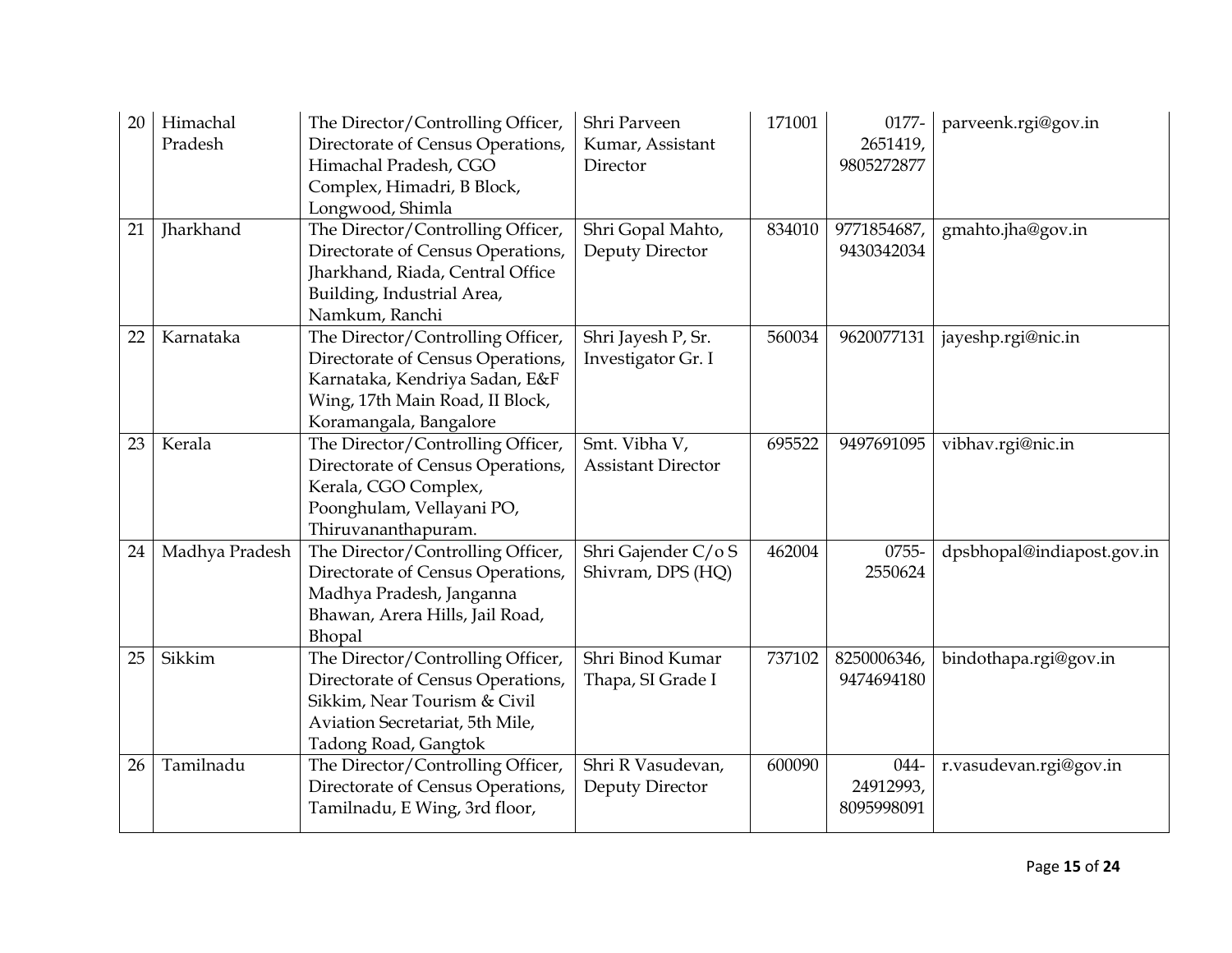|    |                              | Rajaji Bhawan, Besant Nagar,<br>Chennai                                                                                                                     |                                                      |        |                                 |                            |
|----|------------------------------|-------------------------------------------------------------------------------------------------------------------------------------------------------------|------------------------------------------------------|--------|---------------------------------|----------------------------|
| 27 | Tripura                      | The Director/Controlling Officer,<br>Directorate of Census Operations,<br>Tripura, 210/D, Office Lane,<br>Agartala                                          | Shri Alok Mishra,<br>Deputy Director (T)             | 799001 | 9437100170                      | amishra.dco@gov.in         |
| 28 | Uttrakhand                   | The Director/Controlling Officer,<br>Directorate of Census Operations,<br>Uttrakhand, LD, Tower No. 3,<br>Saharanpur Road, Near Mata<br>Wala Bagh, Dehradun | Shri Raju Kumar<br>Banvari, Assistant<br>Director    | 248001 | 9595044287,<br>0135-<br>2725889 | rajukumar80.rgi@gov.in     |
| 29 | <b>Uttar Pradesh</b>         | The Director/Controlling Officer,<br>Directorate of Census Operations,<br>Uttar Pradesh, Plot No. CC1,<br>Sector G, Aliganj, Lucknow                        | Shri AM Ansari,<br>Joint Director (IT)               | 226016 | 9044304411                      | amunir.dco@nic.in          |
| 30 | West Bengal                  | The Director/Controlling Officer,<br>Directorate of Census Operations,<br>West Bengal, Janganna Bhawan,<br>IB-199, Sector 3, Salt Lake City,<br>Kolkata     | Shri P. P. Bhadra,<br><b>DD</b>                      | 700106 | 9818780978                      | ppbhadra.rgi@gov.in        |
| 31 | Andaman &<br>Nicobar Islands | The Director/Controlling Officer,<br>Directorate of Census Operations,<br>Andaman & Nicobar Islands, 10,<br>Church Lane, Portblair                          | Shri Jayabharathiraj<br>J, Assistant Director<br>(T) | 744101 | 03192-<br>232333,<br>9994157932 | jayabharathiraj.rgi@gov.in |
| 32 | Chandigarh UT                | The Director/Controlling Officer,<br>Directorate of Census Operations,<br>Chandigarh (UT), Plot No. 2B,<br>Sector 19A, Madhya Marg,<br>Chandigarh           | Dr. Reji B., AD                                      | 160019 | 9463494749                      | reji.rgi@gov.in            |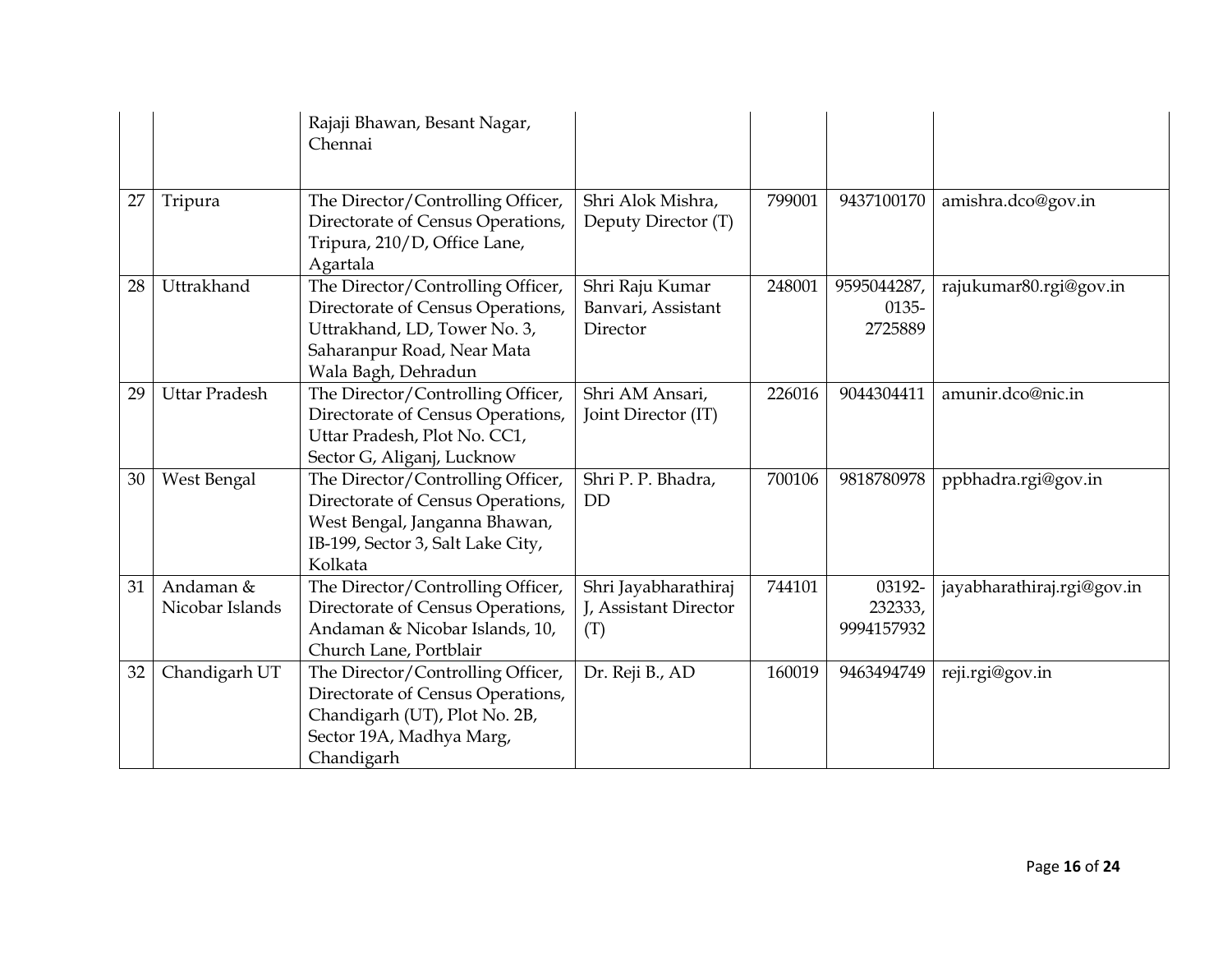| 33 | Lakshadweep | The Director/Controlling Officer, | Shri Haris KM, AD         | 682555 | 9946767364 | hariskm.rgi@gov.in      |
|----|-------------|-----------------------------------|---------------------------|--------|------------|-------------------------|
|    |             | Directorate of Census Operations, |                           |        |            |                         |
|    |             | Lakshadweep, Baithul Haram        |                           |        |            |                         |
|    |             | Building, Churiyanoda, Near       |                           |        |            |                         |
|    |             | Light House, UT of                |                           |        |            |                         |
|    |             | Lakshadweep, Kavaratti Island     |                           |        |            |                         |
| 34 | Puducherry  | The Director/Controlling Officer, | Shri B Sunder Rajan,      | 605001 | 0413-      | bsundarrajan.rgi@gov.in |
|    |             | Directorate of Census Operations, | <b>Assistant Director</b> |        | 2334514,   |                         |
|    |             | Puducherry, 250, II floor,        |                           |        | 9894578189 |                         |
|    |             | Jawaharlal Nehru Street,          |                           |        |            |                         |
|    |             | Puducherry                        |                           |        |            |                         |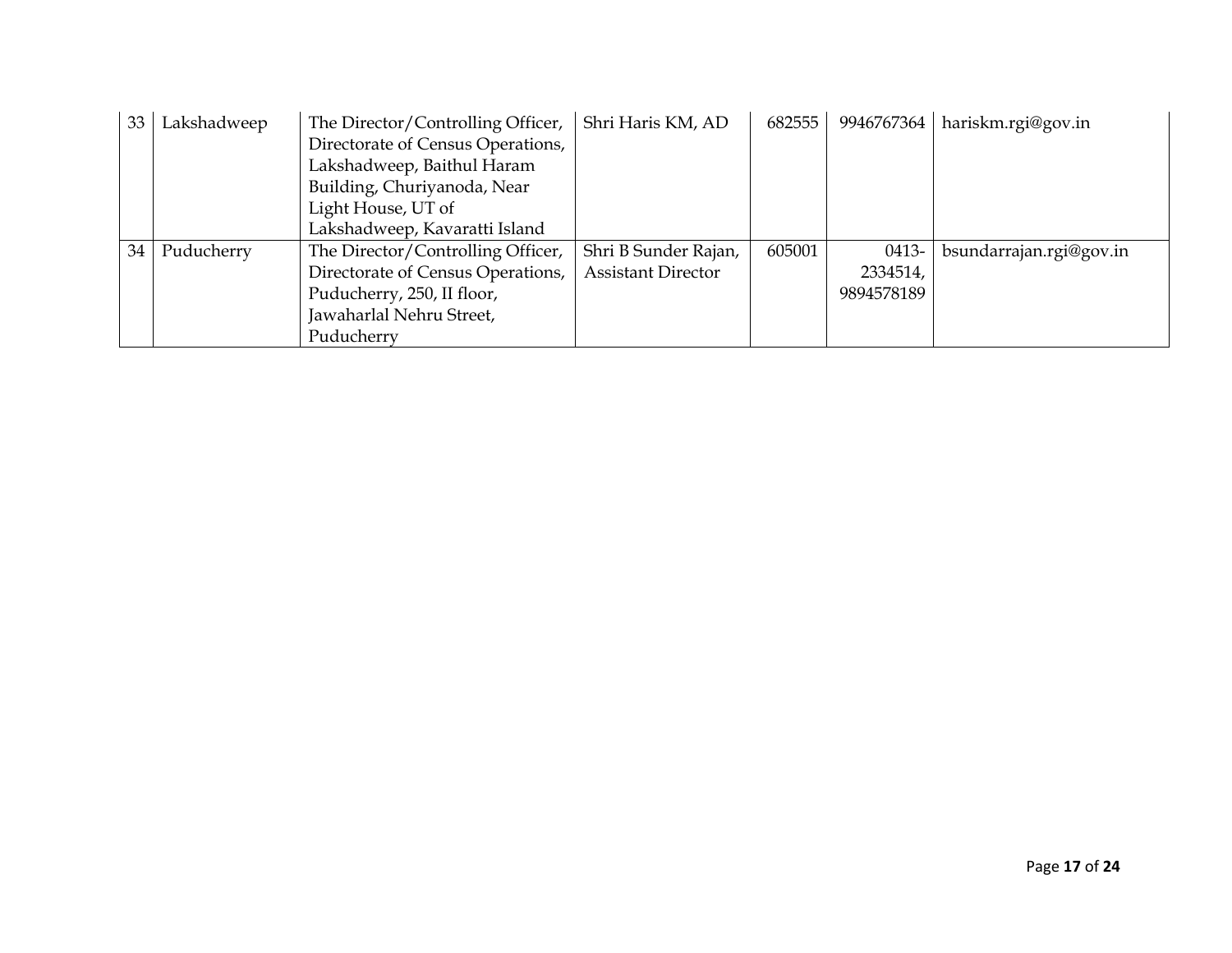## **Address Label of Forward Booking**

| Space for Barcode Sticker                                                                              |                                                                      | <b>CENSUS-2021 PROJECT OF RGI</b> |                                    |              |             |             |              |                                        |   |   |   |  |
|--------------------------------------------------------------------------------------------------------|----------------------------------------------------------------------|-----------------------------------|------------------------------------|--------------|-------------|-------------|--------------|----------------------------------------|---|---|---|--|
| Schedule: House Listing and Housing Pre-Test, Language: Assamese 90000001 to 90000385<br>BNPL Code No. | Contract No. ------------------------------ Booked from: Office name |                                   |                                    |              |             |             |              |                                        |   |   |   |  |
| To,                                                                                                    |                                                                      |                                   |                                    |              |             |             |              | Weight(Kg.):<br><b>Box No. 1 of 15</b> |   |   |   |  |
|                                                                                                        |                                                                      |                                   |                                    |              |             |             |              |                                        |   |   |   |  |
|                                                                                                        |                                                                      |                                   |                                    |              |             |             |              |                                        |   |   |   |  |
|                                                                                                        |                                                                      |                                   | Cluster No. 100/ Charge Office ID: |              |             |             |              |                                        |   |   |   |  |
|                                                                                                        |                                                                      | 1                                 | $\mathbf{1}$                       | $\mathbf{0}$ | $\mathbf 0$ | $\mathbf 0$ | $\mathbf{1}$ | $\blacksquare$                         | 0 | 0 | 1 |  |
| From:<br>REGISTRAR GENERAL OF INDIA                                                                    |                                                                      |                                   |                                    |              |             |             |              |                                        |   |   |   |  |
| C/o Name of the Press/Office                                                                           |                                                                      |                                   |                                    |              |             |             |              |                                        |   |   |   |  |
| Address of the press/Office                                                                            |                                                                      |                                   |                                    |              |             |             |              |                                        |   |   |   |  |
|                                                                                                        |                                                                      |                                   |                                    |              |             |             |              | BOX TO BE RE-USED/ DO NOT TEAR OPEN    |   |   |   |  |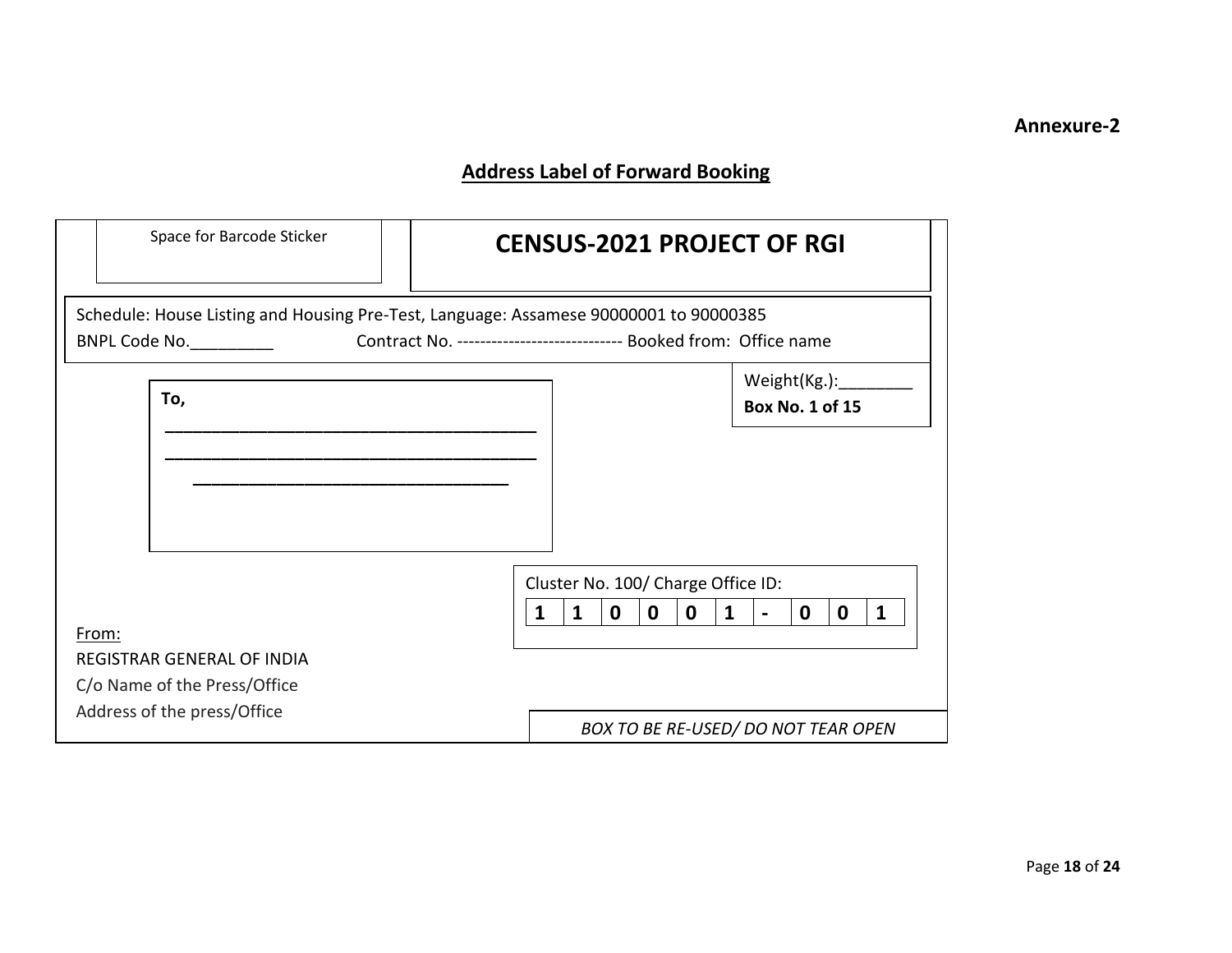## **Proforma for booking data to be provided by the printers for booking**

| <b>Soft Copy booking Data Format</b> |                |                          |                          |                       |                |                       |                          |                   |                   |                      |                |
|--------------------------------------|----------------|--------------------------|--------------------------|-----------------------|----------------|-----------------------|--------------------------|-------------------|-------------------|----------------------|----------------|
| Name of<br>the filed                 | *Serial<br>No. | *Barcod<br>е             | *Referenc<br>e Number    | *City                 | *Pincod<br>e   | *Name                 | *Address                 | Address           | Address<br>3      | Addresse<br>e Mobile | *Weight(gms    |
| Data<br><b>Type</b>                  | Numeri<br>C    | Alpha-<br><b>Numeric</b> | Alpha-<br><b>Numeric</b> | Alpha-<br>Numeri<br>C | <b>Numeric</b> | Alpha-<br>Numeri<br>C | Alpha-<br><b>Numeric</b> | Alpha-<br>Numeric | Alpha-<br>Numeric | <b>Numeric</b>       | <b>Numeric</b> |
| <b>Max</b><br><b>Size</b>            | 5              | 13                       | 30                       | 50                    | 6              | 50                    | 50                       | 50                | 50                | 10                   | 5              |

\* Column marked with\* are mandatory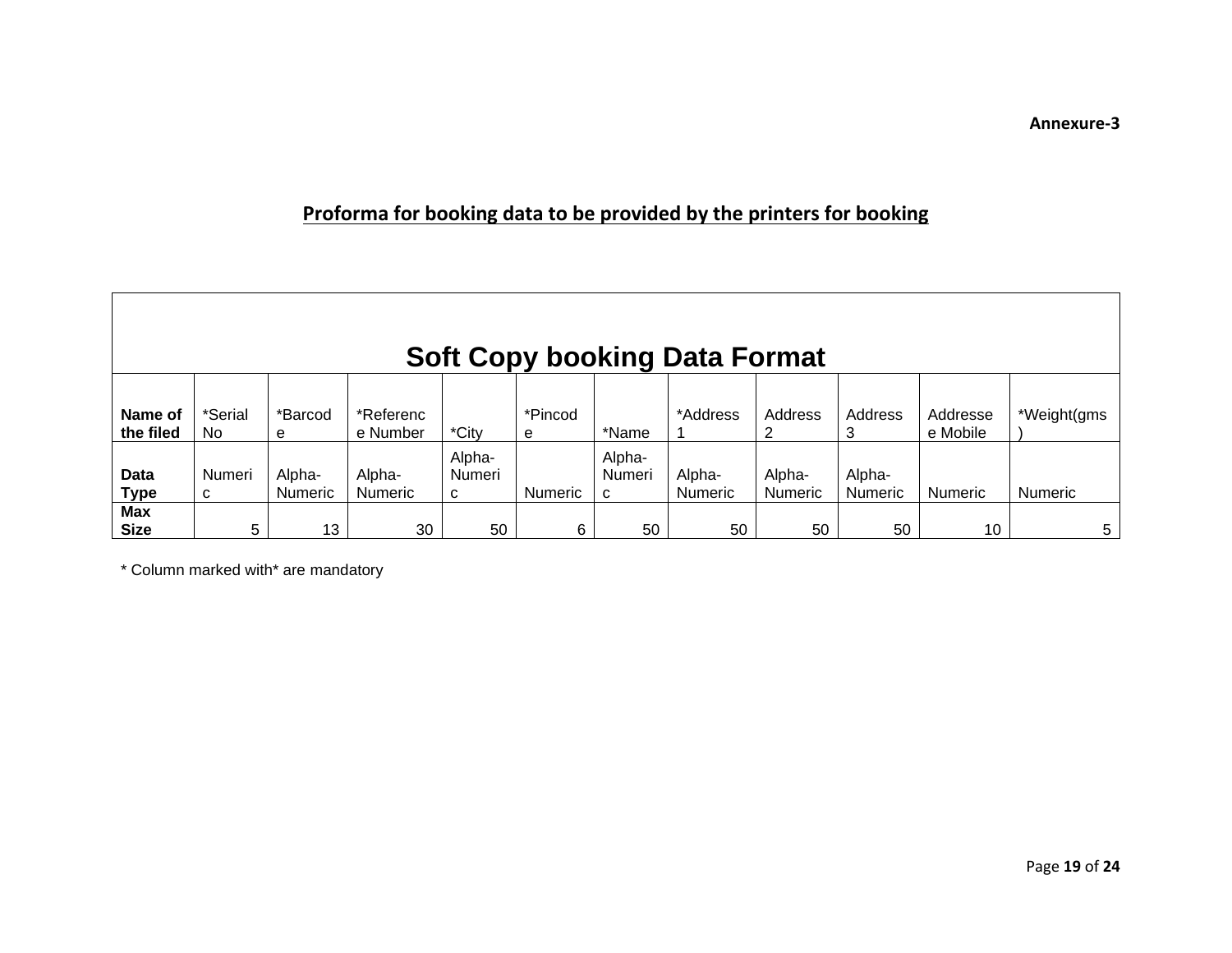## **Proforma of the lists with barcode of each box to be provided by Printer in hard copy in duplicate**

| Sr.<br>No.     | Barcode No.      | Barcode | Address           | City/Town | PIN       | Weight (gms) |
|----------------|------------------|---------|-------------------|-----------|-----------|--------------|
|                | Alpha<br>Numeric | Coding  | To whom addressed | Alpha     | Numerical | Numeric      |
| $\mathbf{1}$   |                  |         |                   |           |           |              |
| $\overline{2}$ |                  |         |                   |           |           |              |
| $\overline{3}$ |                  |         |                   |           |           |              |
| $\overline{4}$ |                  |         |                   |           |           |              |
| 5              |                  |         |                   |           |           |              |
| $6\,$          |                  |         |                   |           |           |              |
| $\overline{7}$ |                  |         |                   |           |           |              |
| $\, 8$         |                  |         |                   |           |           |              |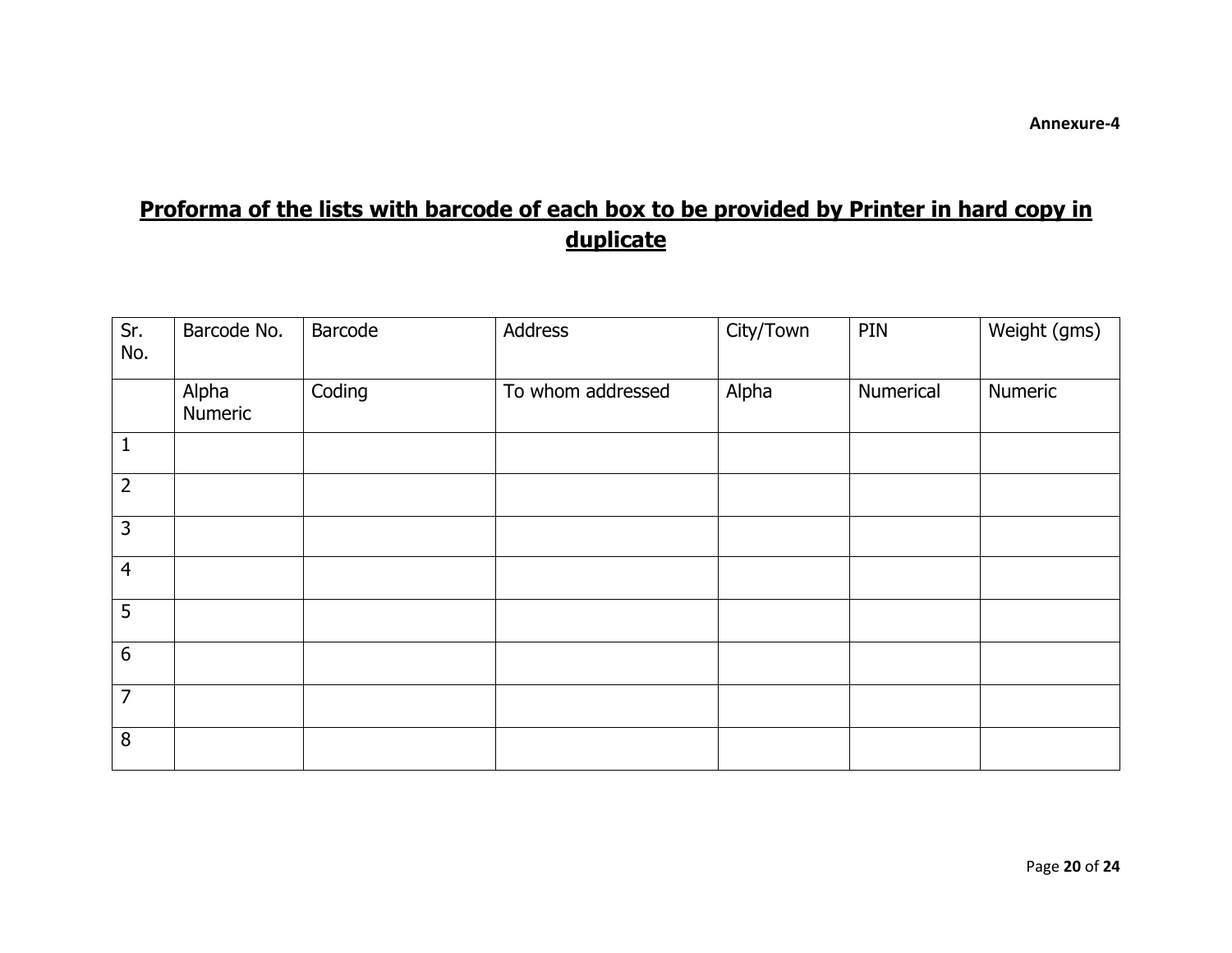### **Address Label to be pasted on the Return parcel boxes to be dispatched by the Charge Office to Data Center or DCO**

| Space for Barcode Sticker                                   |                                                     | <b>CENSUS-2021 PROJECT OF RGI</b><br><b>SPEED POST / BUSINESS PARCEL</b> | <b>NO POSTAGE</b><br><b>STAMP</b><br>NECESSARY |  |  |  |  |  |
|-------------------------------------------------------------|-----------------------------------------------------|--------------------------------------------------------------------------|------------------------------------------------|--|--|--|--|--|
|                                                             | BNPL Code No.                                       | Contract No. -----------------------------                               |                                                |  |  |  |  |  |
|                                                             | Booked from: Office name                            |                                                                          |                                                |  |  |  |  |  |
|                                                             |                                                     |                                                                          |                                                |  |  |  |  |  |
|                                                             | <b>COMPLETE ADDRESS OF SCANNING CENTRES or DCOS</b> |                                                                          |                                                |  |  |  |  |  |
|                                                             |                                                     |                                                                          |                                                |  |  |  |  |  |
| From:                                                       |                                                     |                                                                          |                                                |  |  |  |  |  |
| REGISTRAR GENERAL OF INDIA<br>C/o Name of the Charge Office |                                                     |                                                                          |                                                |  |  |  |  |  |
| Address of Charge Office                                    |                                                     |                                                                          |                                                |  |  |  |  |  |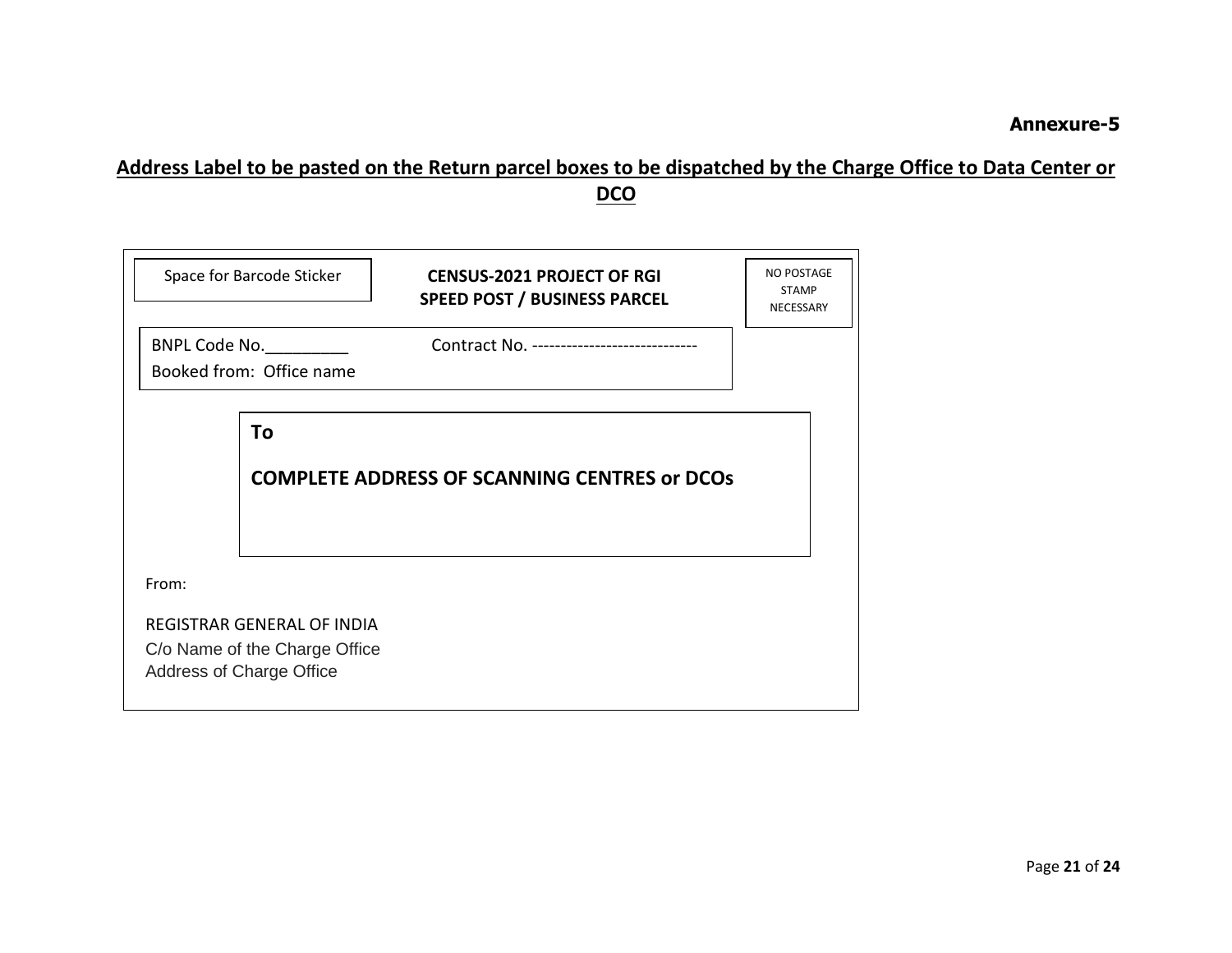#### **MANIFEST**

### **(Prepared by Booking Office RGI clusters wise for Parcels in each truck in Duplicate)**

(Bag Manifest as Generated by the System)

Date of Dispatch: Time: Time: Signature of Supervisor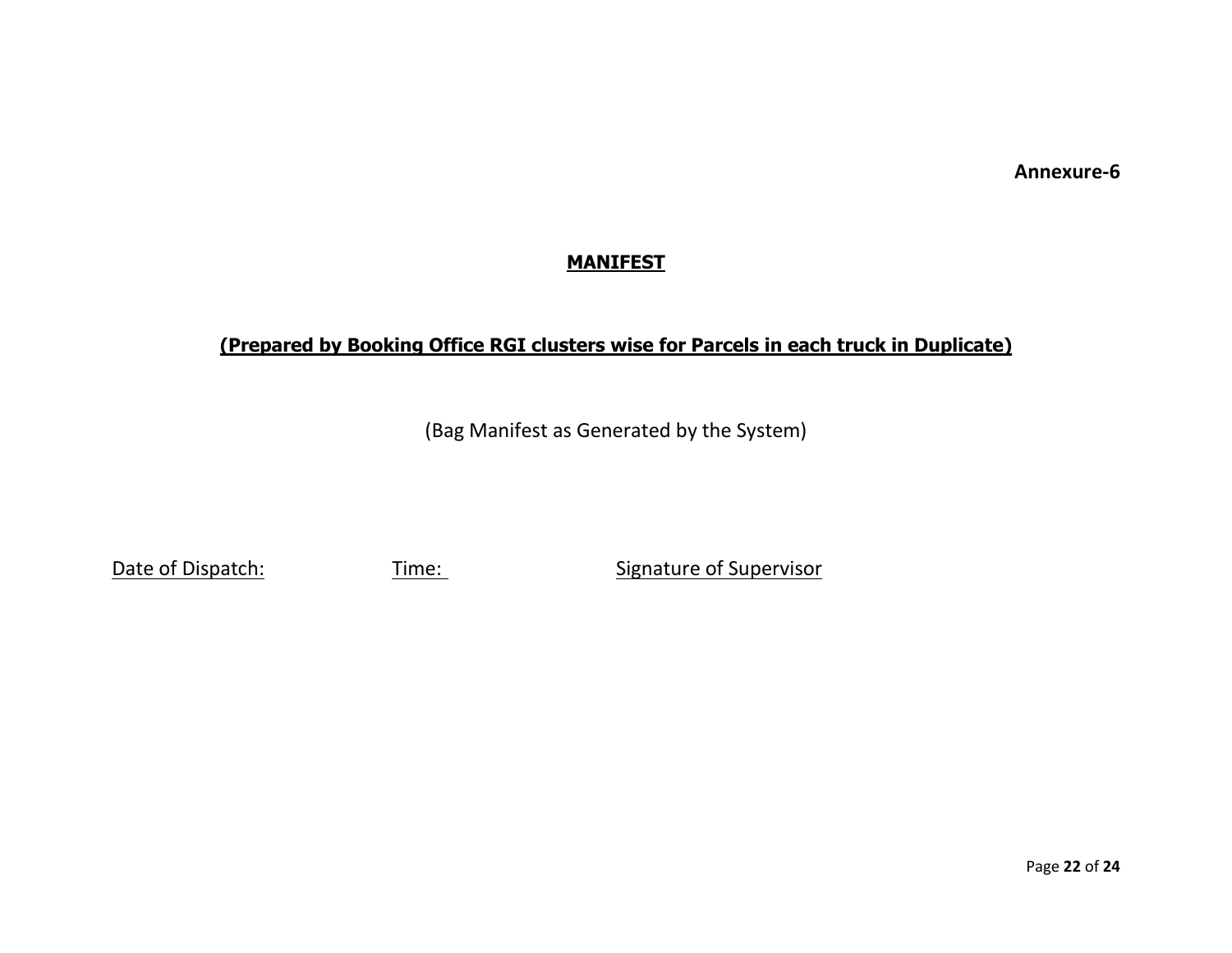### **Proforma of Time Bill**

| S.<br>No. | <b>Truck</b><br><b>Number</b> | <b>Truck Driver</b><br>details |                      |                              |                     | Origin              |                            |                              |                    | <b>Destination</b> |                                    |
|-----------|-------------------------------|--------------------------------|----------------------|------------------------------|---------------------|---------------------|----------------------------|------------------------------|--------------------|--------------------|------------------------------------|
|           |                               | <b>Name</b>                    | <b>Mobile</b><br>No. | <b>Office</b><br><b>Name</b> | Date of<br>dispatch | Time of<br>dispatch | No. of boxes<br>dispatched | <b>Office</b><br><b>Name</b> | Date of<br>receipt | Time of<br>receipt | No. of<br><b>Boxes</b><br>received |
|           |                               |                                |                      |                              |                     |                     |                            |                              |                    |                    |                                    |